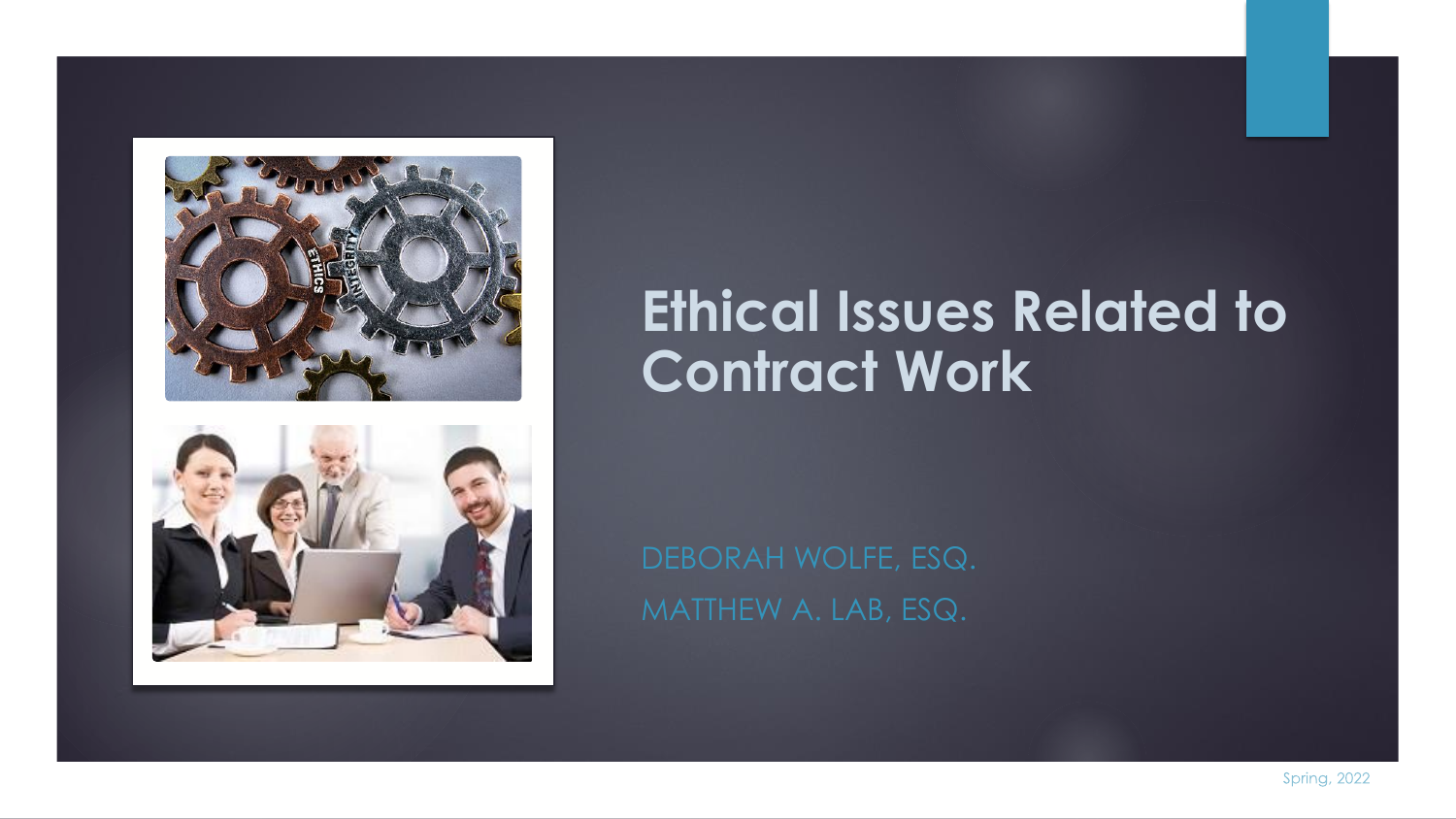# Contract Attorneys:

# The new *normal*?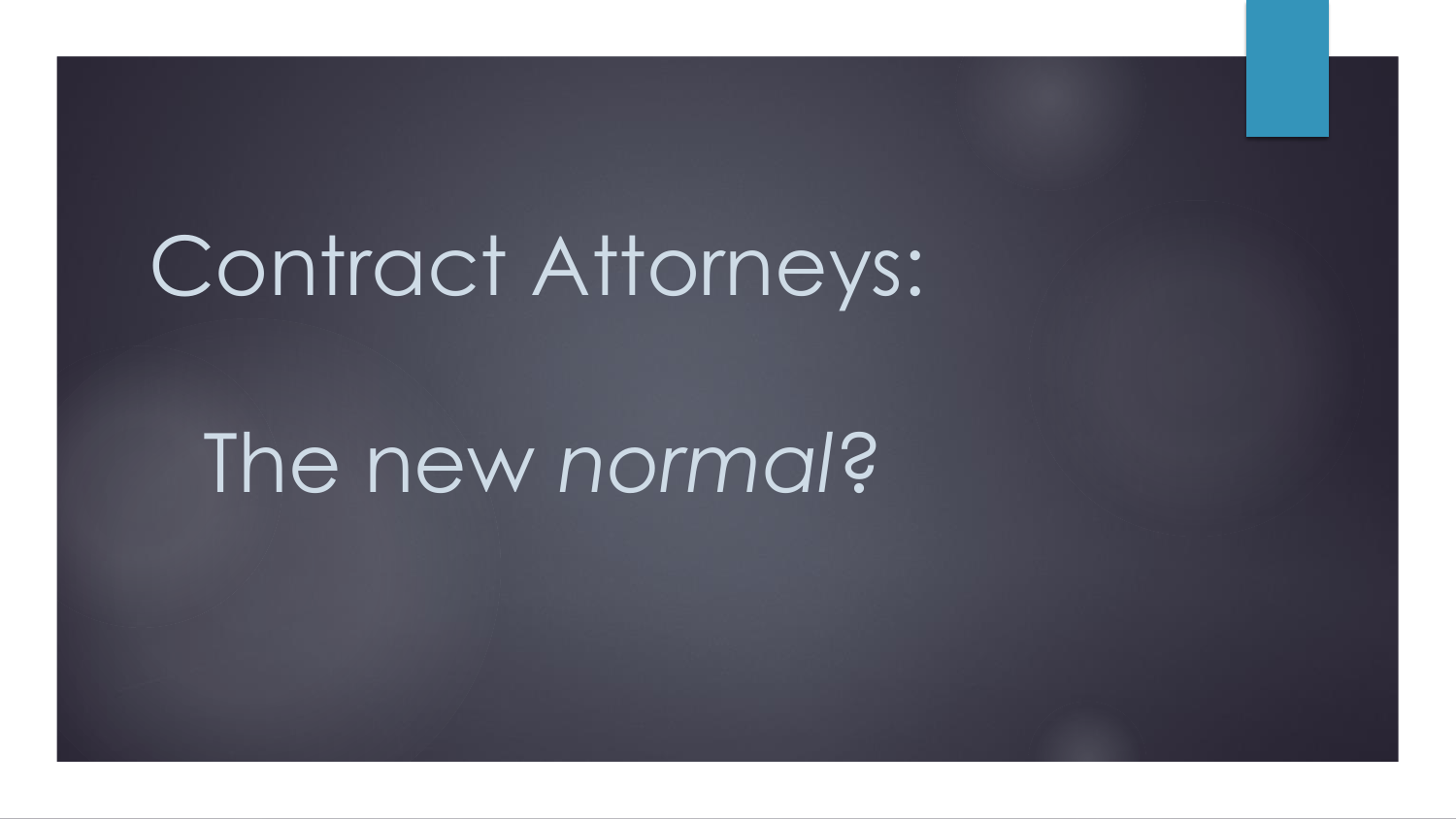### Contract Attorneys

Who are they?

Attorneys who work on a contractual basis for a law firm either for a specific case/project or for a defined time period.

Contract Attorneys may be:

- Seasoned attorneys looking to taper their practices;
- Recent graduates seeking practical work experience;
- Sole-practitioner looking to expand their work-load without the long-term commitment.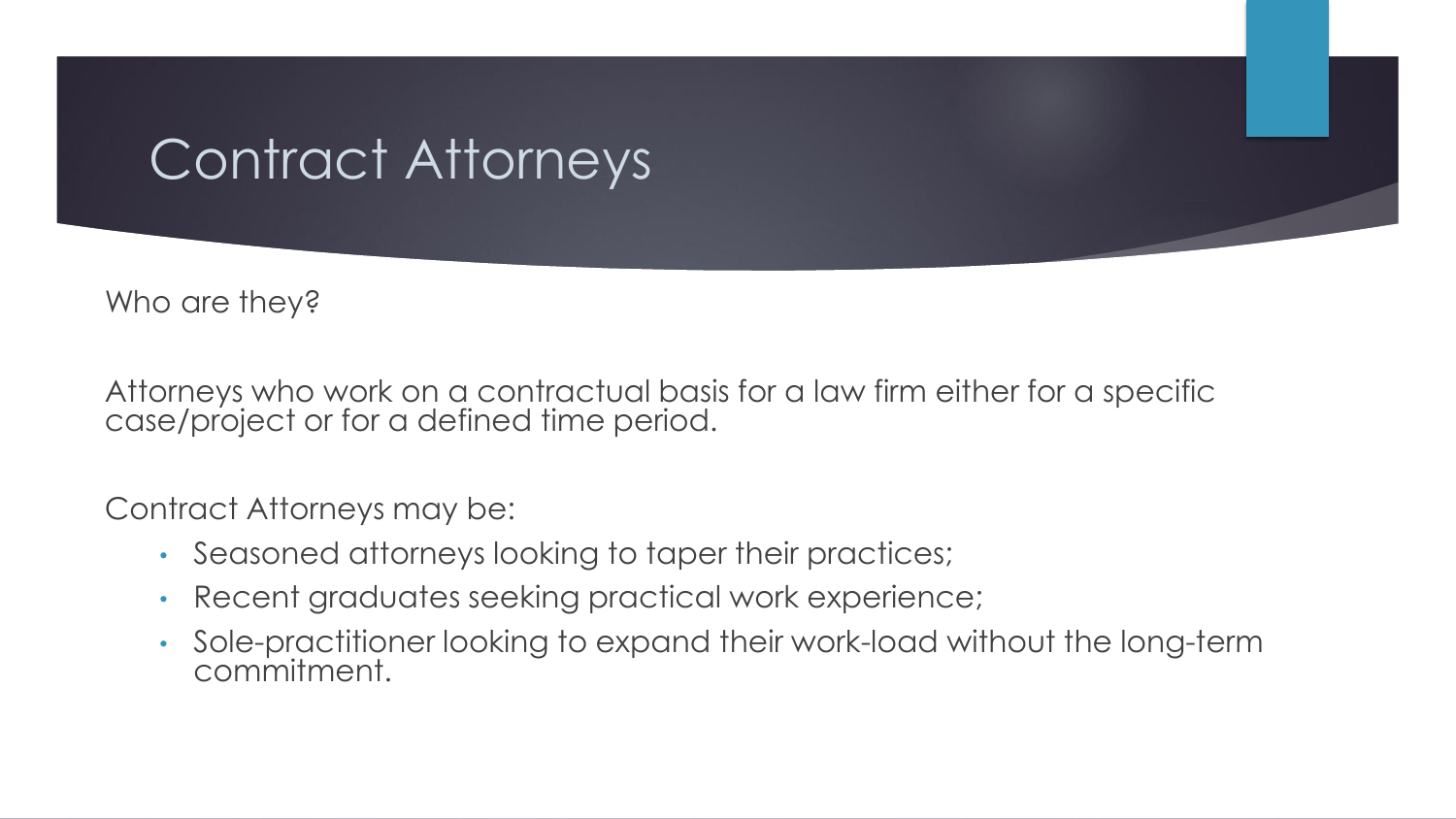### Benefits for the Contract Attorney

For the contracting attorney, the benefits of a temporary contact arrangement can include:

- Supplemental income stream for your developing practice
- Flexibility and control over the workflow and the type of work
- ▶ Gain practical experience, exposure to potential employers and referral sources
- Inter ability to explore a variety of practice areas.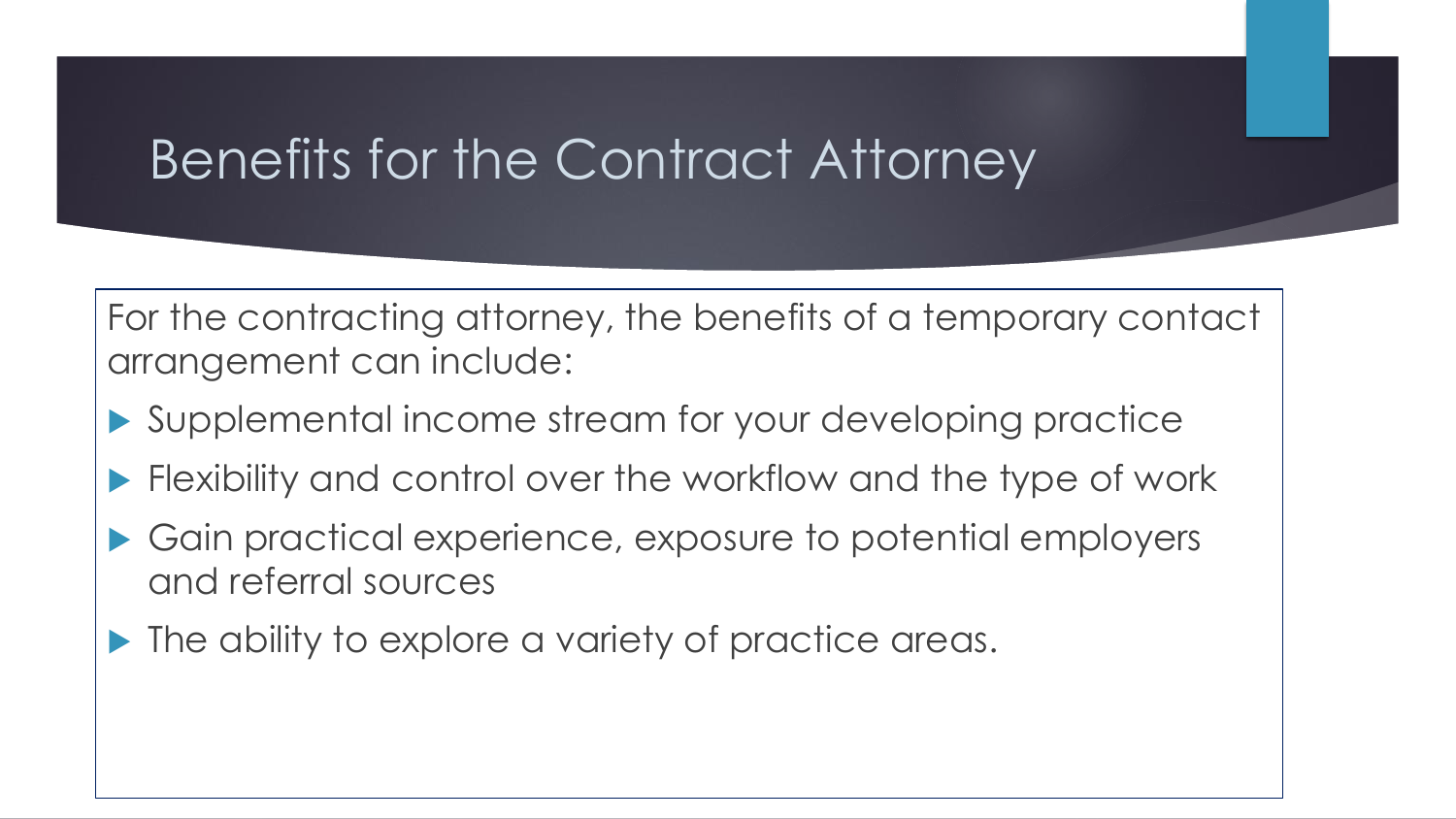## Benefits for the Hiring Firm

- Allows the firm to expand practice areas with little commitment
	- Increase revenue by keeping work "in-house" that would normally be declined or referred out
	- may add a surcharge to the cost paid by the billing lawyers as long as the total charge to the client is reasonable and the client consents (Cal Bar Form. Op. 1992-126)
	- the firm is not obligated to inform the client how much the firm is paying the contract lawyer (ABA Form. Op. 08-451; But see Cal Bar Form. Op. 2004-165)\*
- ▶ Demand driven retain only when needed, shed when needed.
- Allows as-needed use of experts in niche areas
	- May save the client money if there isn't the need to research an issue that is new to the firm but familiar to the contract attorney
- Lower cost (in terms of overhead, benefits and salary)
- Allows the firm to evaluate the attorney(s) for possible longer term hiring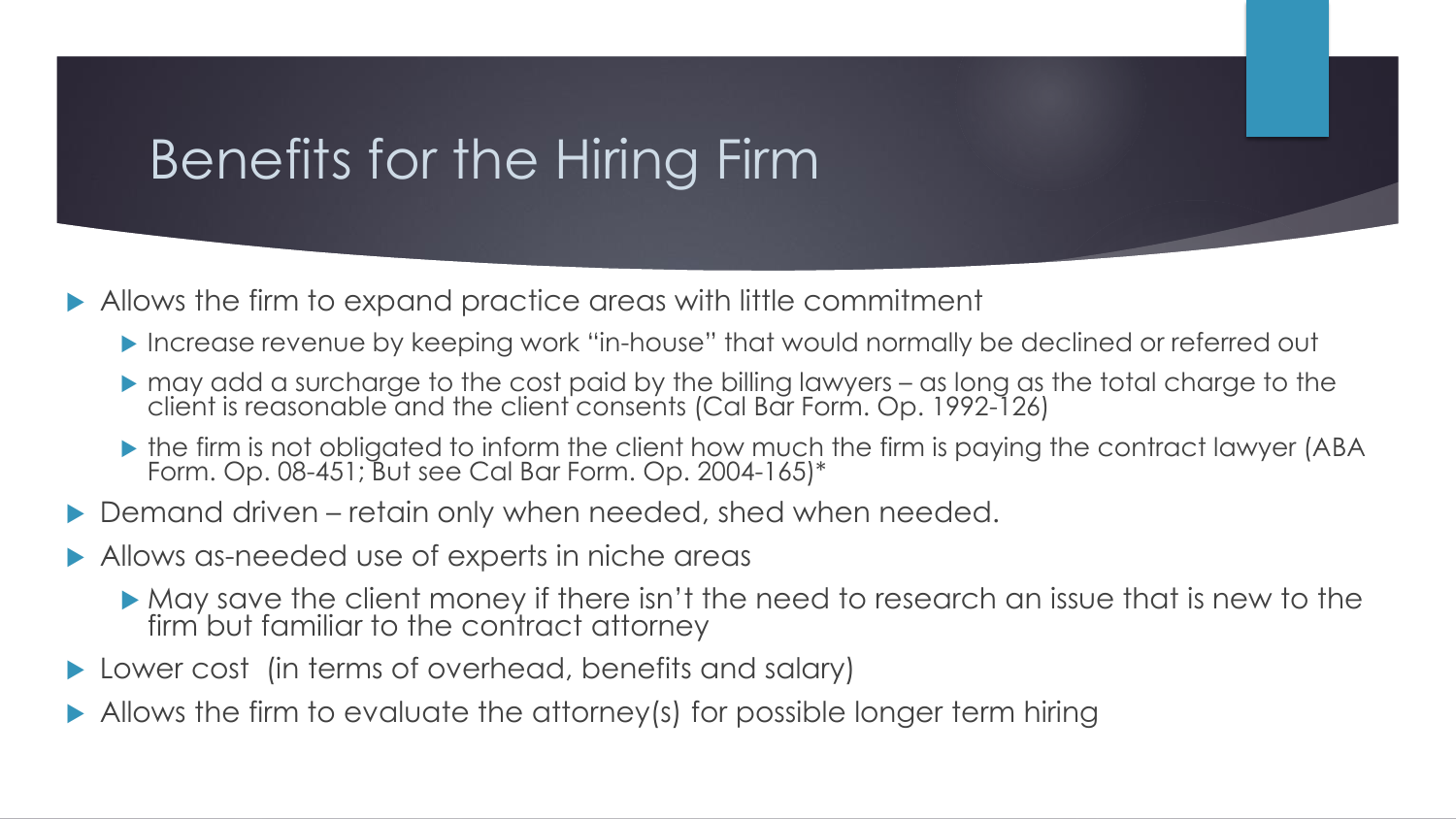### COPRAC 2004-165

- Ethics opinion (Advisory) to both Contract Attorneys and Firms hiring Contract Attorneys:
	- **Obligations of Hiring Attorneys:** Must disclose the fact of the arrangement to the client if it constitutes a "significant development" in the matter, which is fact driven in each particular situation
	- If it is anticipated at the outset of the engagement that contract/outside attorneys will be used, best to disclose in the written fee agreement
	- If the contract lawyer's charges will be billed to the client, that needs to be disclosed in the fee agreement, along with fact that the client will be billed at contract lawyer's regular hourly rate, but that hiring lawyer will be paying the contract lawyer less
	- **Must competently supervise contract lawyer**
	- Must comply with other ethical rules of competence, confidentiality, advertising and **conflicts of interest**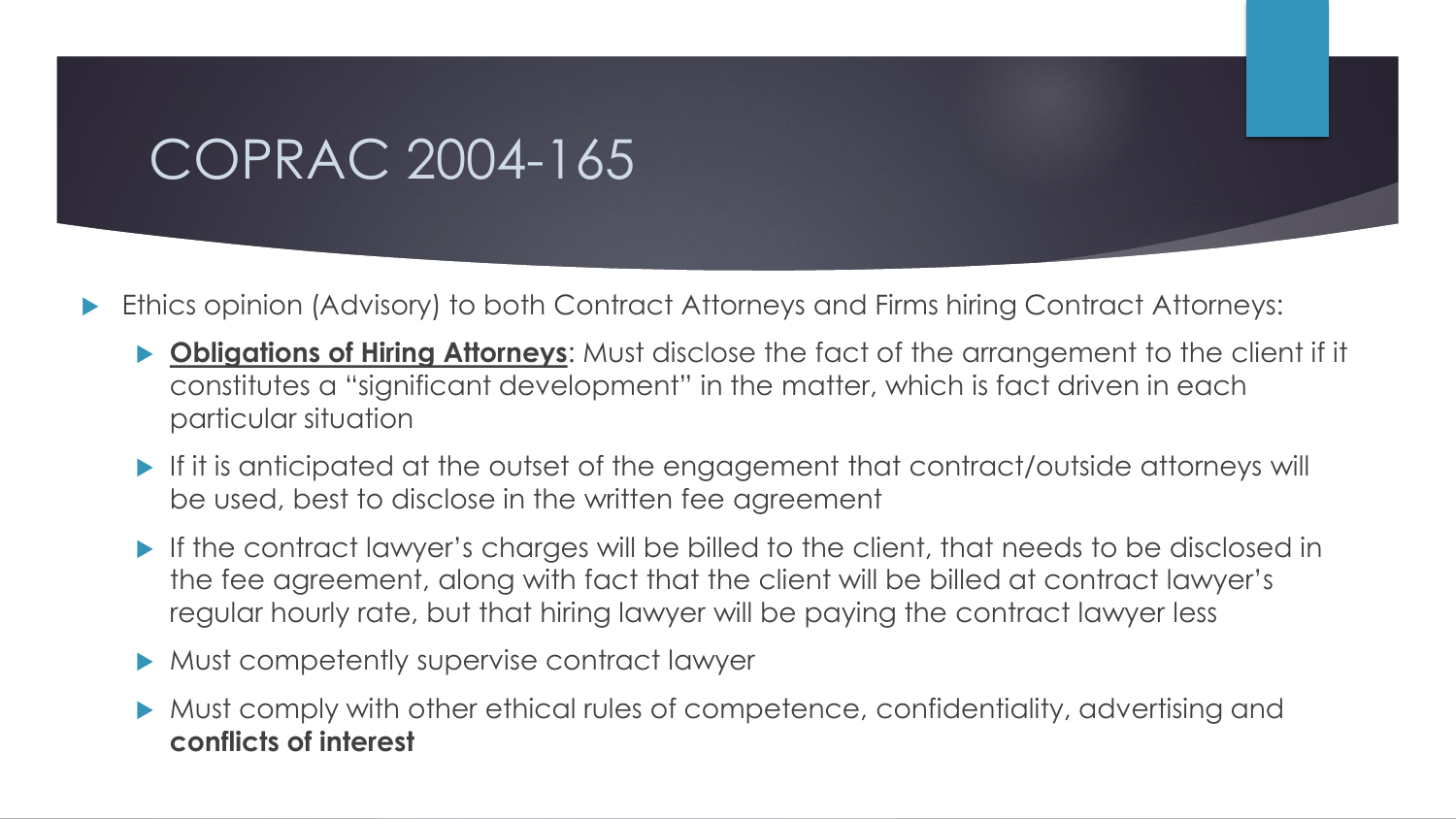### COPRAC 2004-165 (cont.)

- **Bullianger 19 State of Contract attorney:** Must comply with ethical rules concerning competence, confidentiality, advertising and conflicts of interest that apply to their role in the arrangement.
- **Note**: Ask hiring lawyer about malpractice insurance coverage for contract attorney's role, make clear that the client is the hiring firm unless the contract attorney will be interacting directly with the hiring lawyer's client, making court appearances on behalf of client, and/or whether or not contract attorney will be denoted on hiring lawyer's bill (See attached sample contract attorney's contract)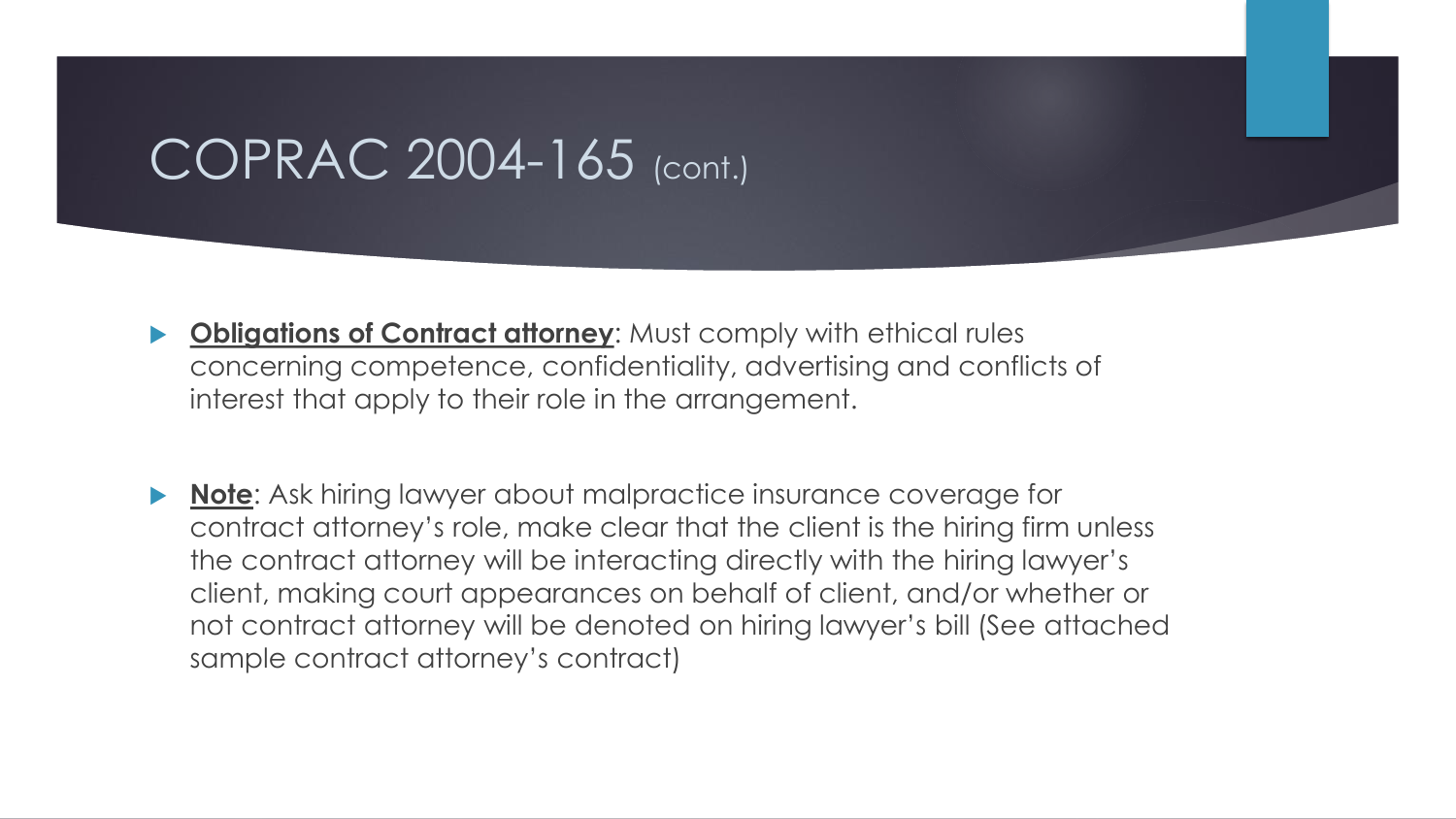## Potential Ethical Challenges

- Duty of Loyalty
- Conflicts of Interest
- Duty of Confidentiality
	- contract attorneys may work for other clients
- Supervision
- Client Consent
- Malpractice Insurance
	- whose policy applies (if such policies exist)?
	- what related disclosures are required?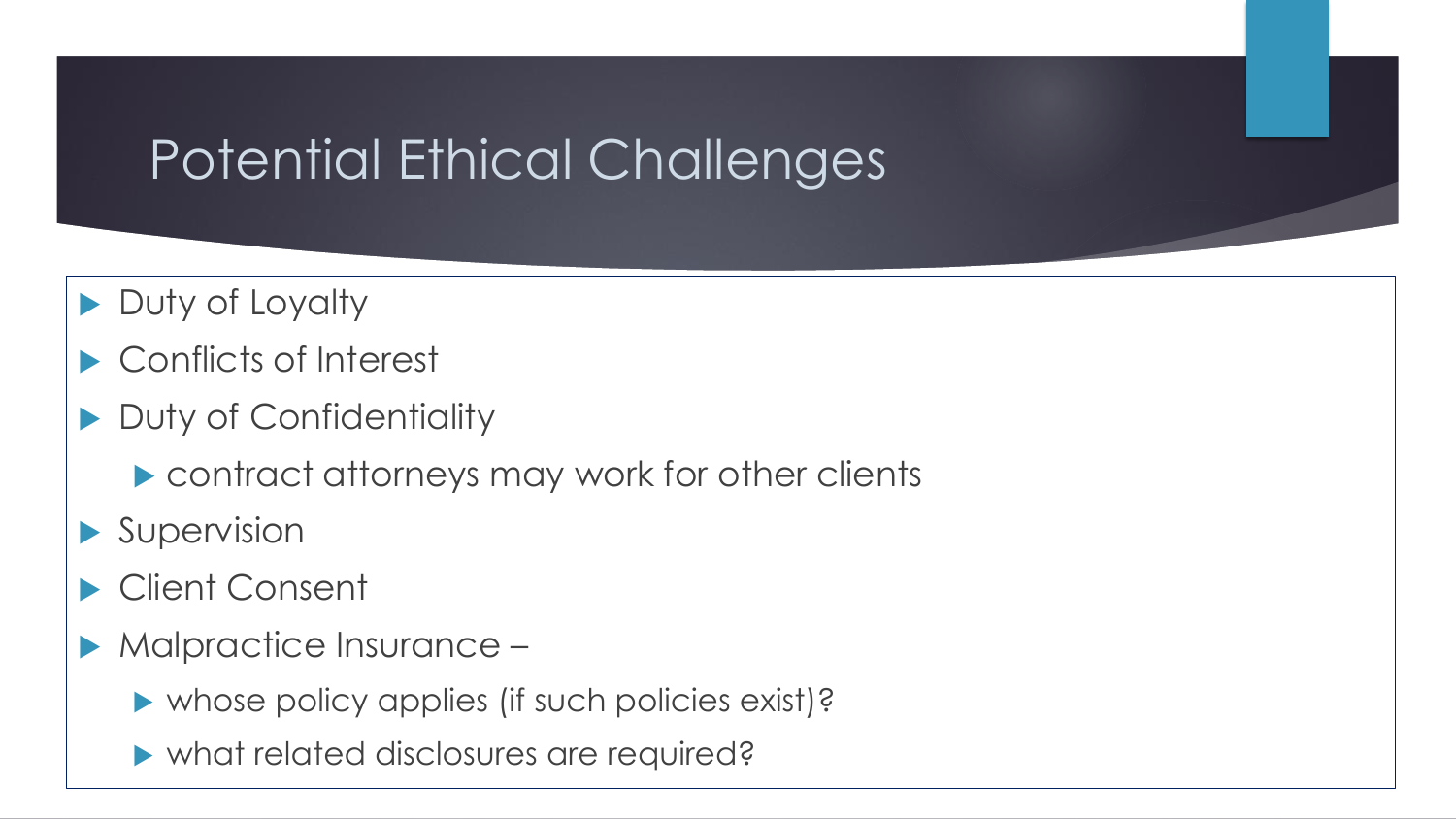## Duty of Loyalty

Because of the transitory relationship between the hiring law firm and the contract attorney, practical and ethical issues of loyalty can arise.

Practical issues of loyalty:

- Lack of consistency the same contract attorney may not be available for the duration of the matter, requiring the hiring and training of the replacement – and a possible inconsistency in work product
- Potential loss of client: Firm clients may in the future decide to retain the contract attorney instead of the firm.
- a former contract attorney could be on the opposite side of litigation with knowledge of how a law practice prepares, giving the contract attorney an advantage.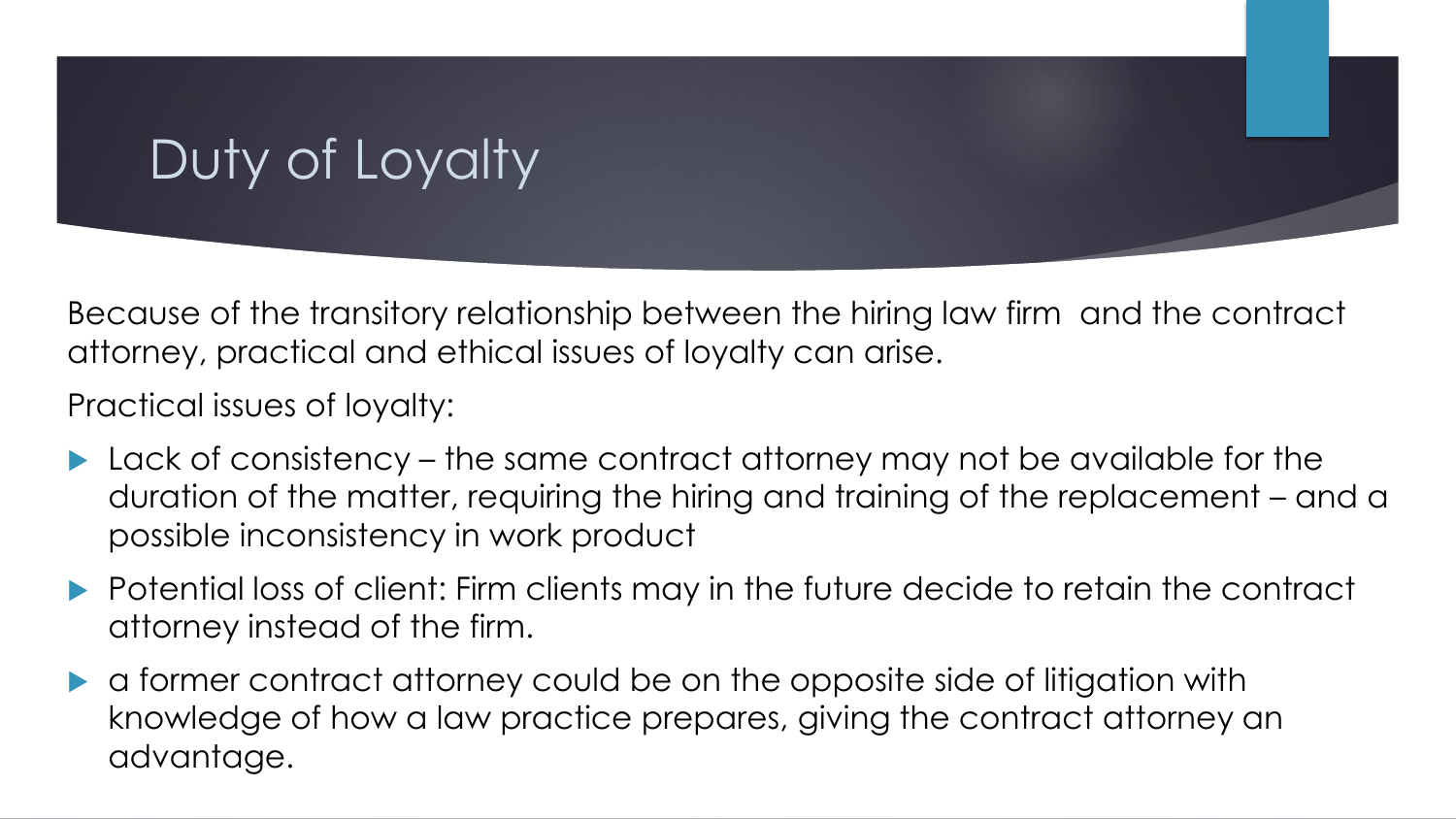### **The Ethical Duty of Undivided Loyalty**

- **In** The ethical duty of loyalty is the basis for rules governing conflicts of interest
- **"The relation between attorney"** and client is a fiduciary relation of the very highest character" – *Neel v. Magana, Olney, Levy, Cathcart and Gelfand* (1971) 6 Cal. 3d 176, 189; *Bird, Marella, Boxer & Wolpert v. Superior Court*  (2003)106 Cal.App.4th 419,430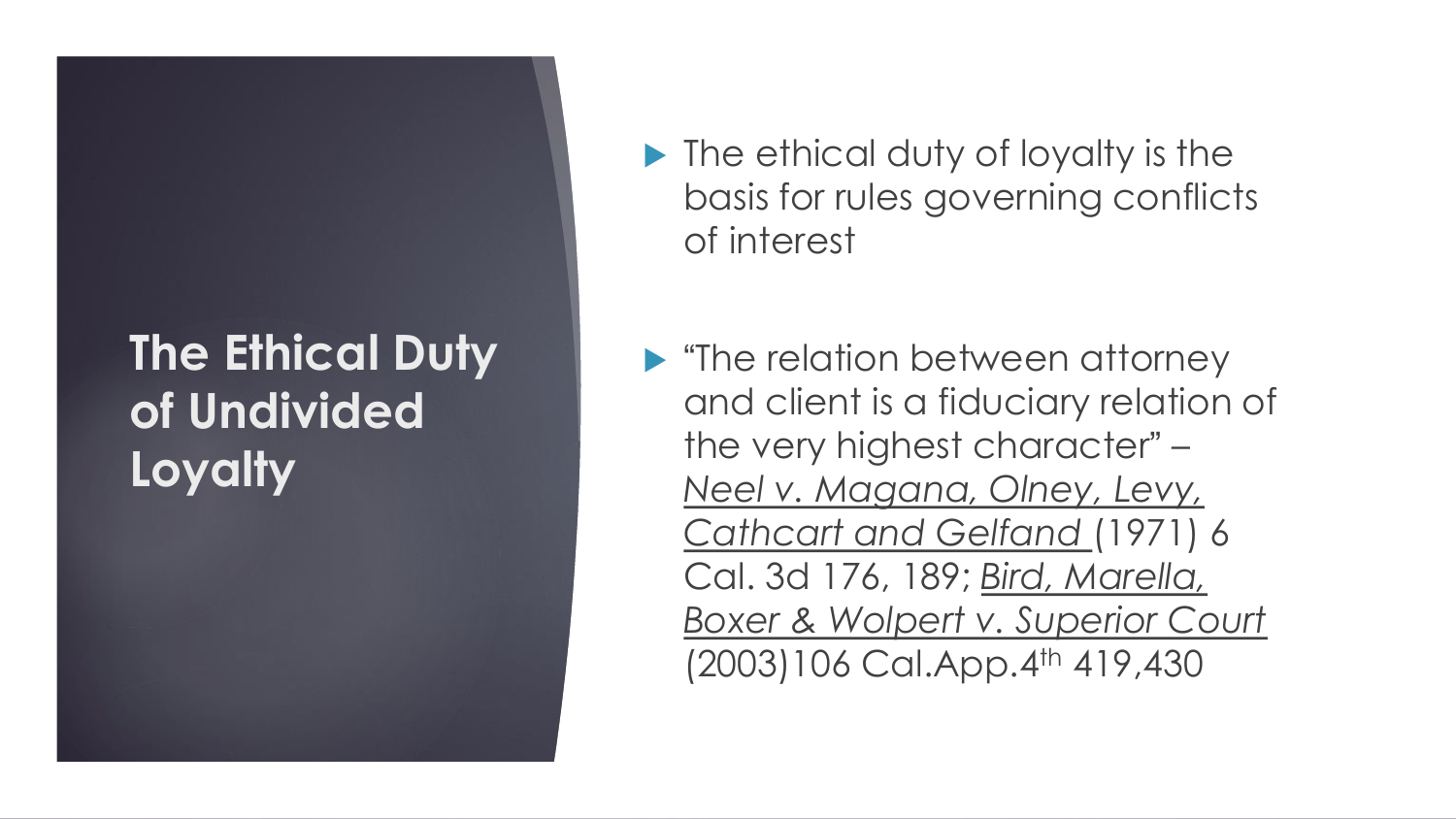## Conflicts of Interest

It is well established that attorneys are prohibited from representing a client:

- $\blacktriangleright$  that is directly adverse to another client; or,
- where such representation would be materially limited by that attorney's responsibilities to another client or by the attorney's own interests.

The hiring of contract attorneys also presents some unique considerations regarding potential conflicts.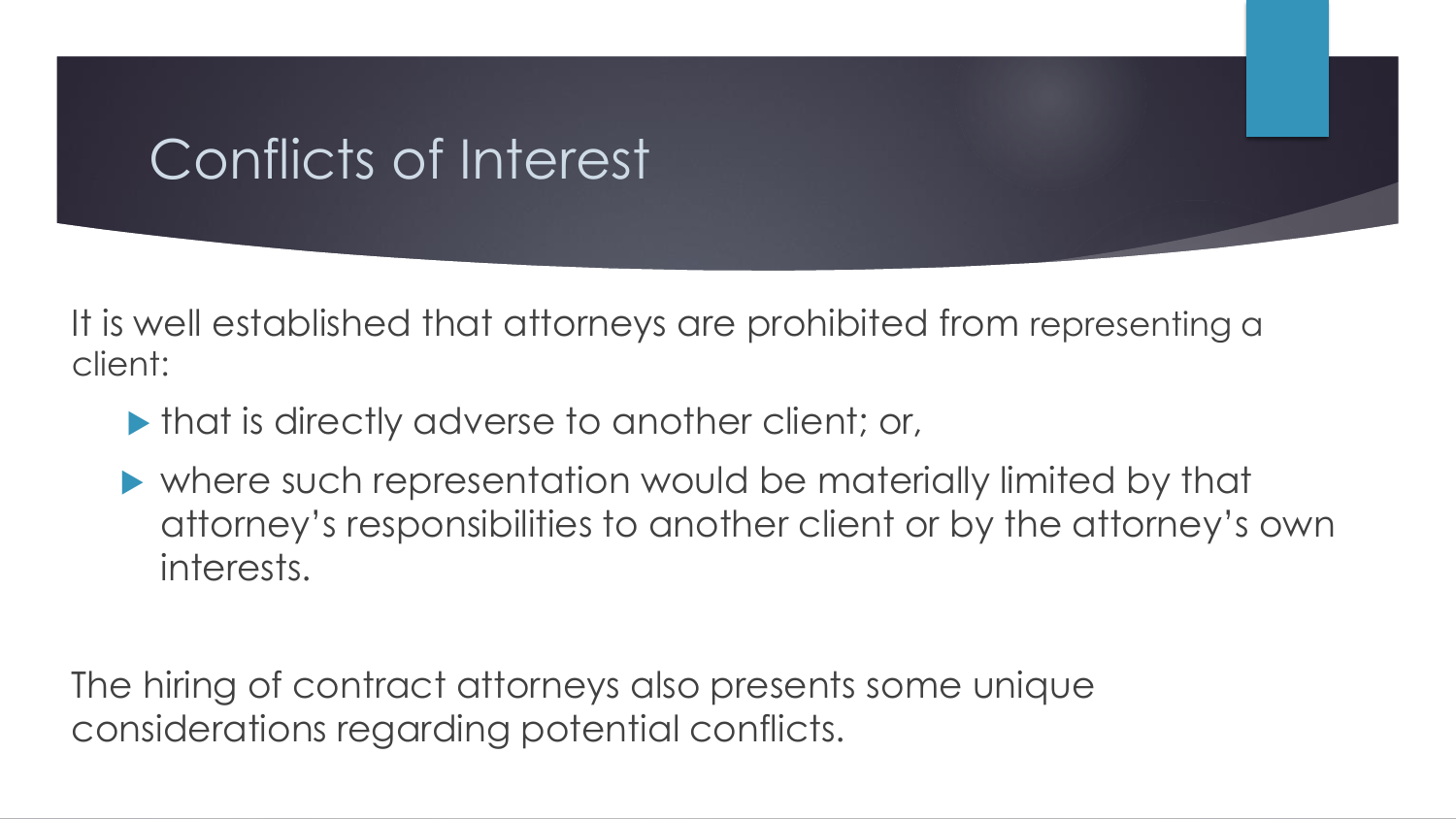### **Conflict Of Interest Defined**

"A conflict exists if there is a substantial risk that the lawyer's representation of the client would be materially and adversely affected by the lawyer's own interests or by the lawyer's duties to another current client, a former client, or a third person"

- *Sharp v. Next Entertainment, Inc.*  (2008) 163 Cal.App 4<sup>th</sup> 410, 426
- ▶ Rest.3d, Law Governing Lawyers, § 121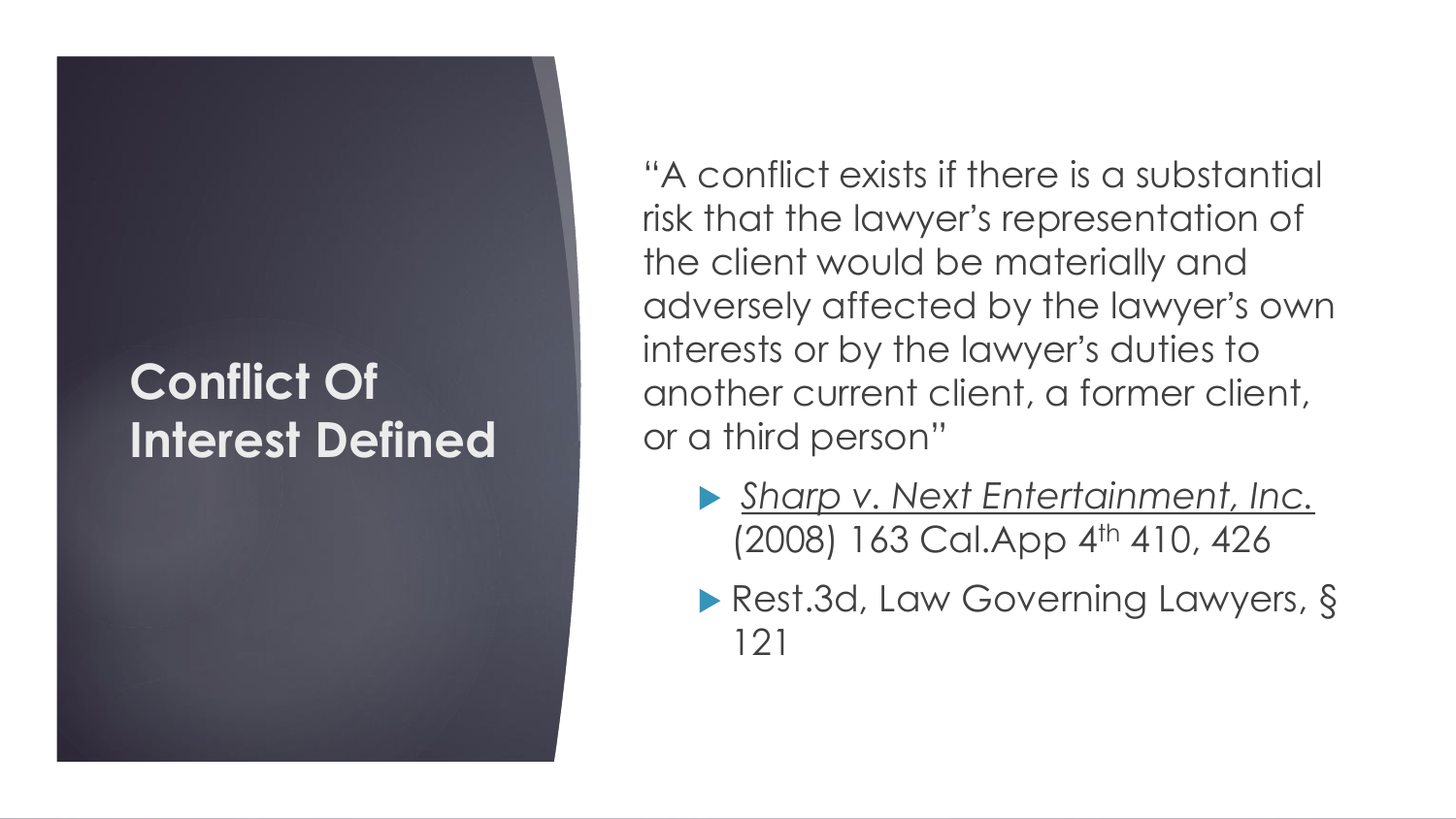## Contract Lawyers Duties implicated in Conflict Situations:

The duty of undivided loyalty

- The duty to exercise independent judgment
- The duty of confidentiality
- The duty to provide competent representation; and
- The duty to communicate with the client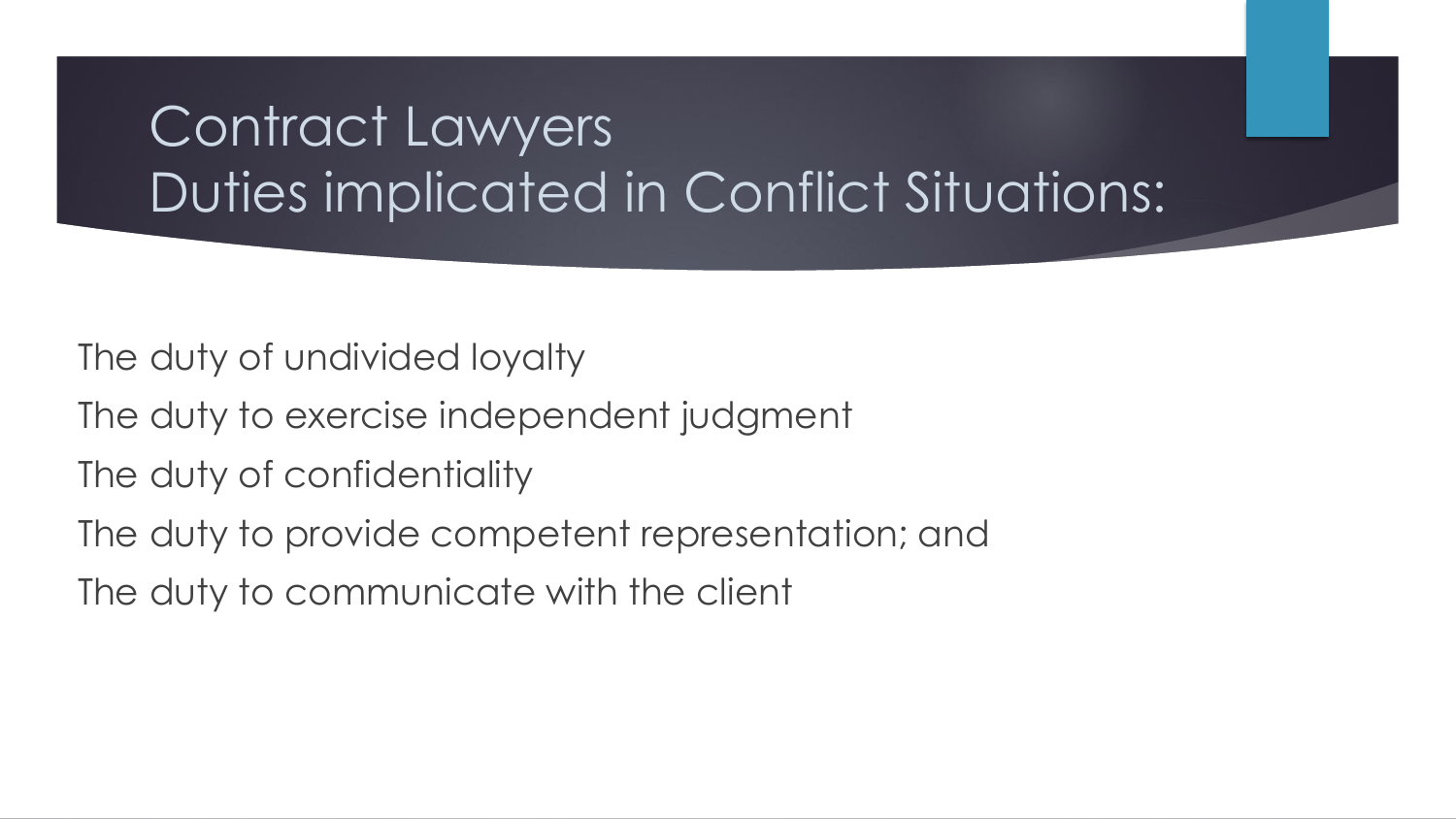## **Why Conflicts Are Of Concern**

- State Bar discipline
	- Willful violation of the CRPC can result in discipline. Bus. & Prof. C. §§ 6077, 6086.5
	- Willfulness occurs when an attorney acts or omits to act purposely, meaning she either knew what she was doing or not doing, and intended either to the commit the act or to abstain from doing so

*Phillips v. State Bar* (1989) 49 Cal.3d 944, 952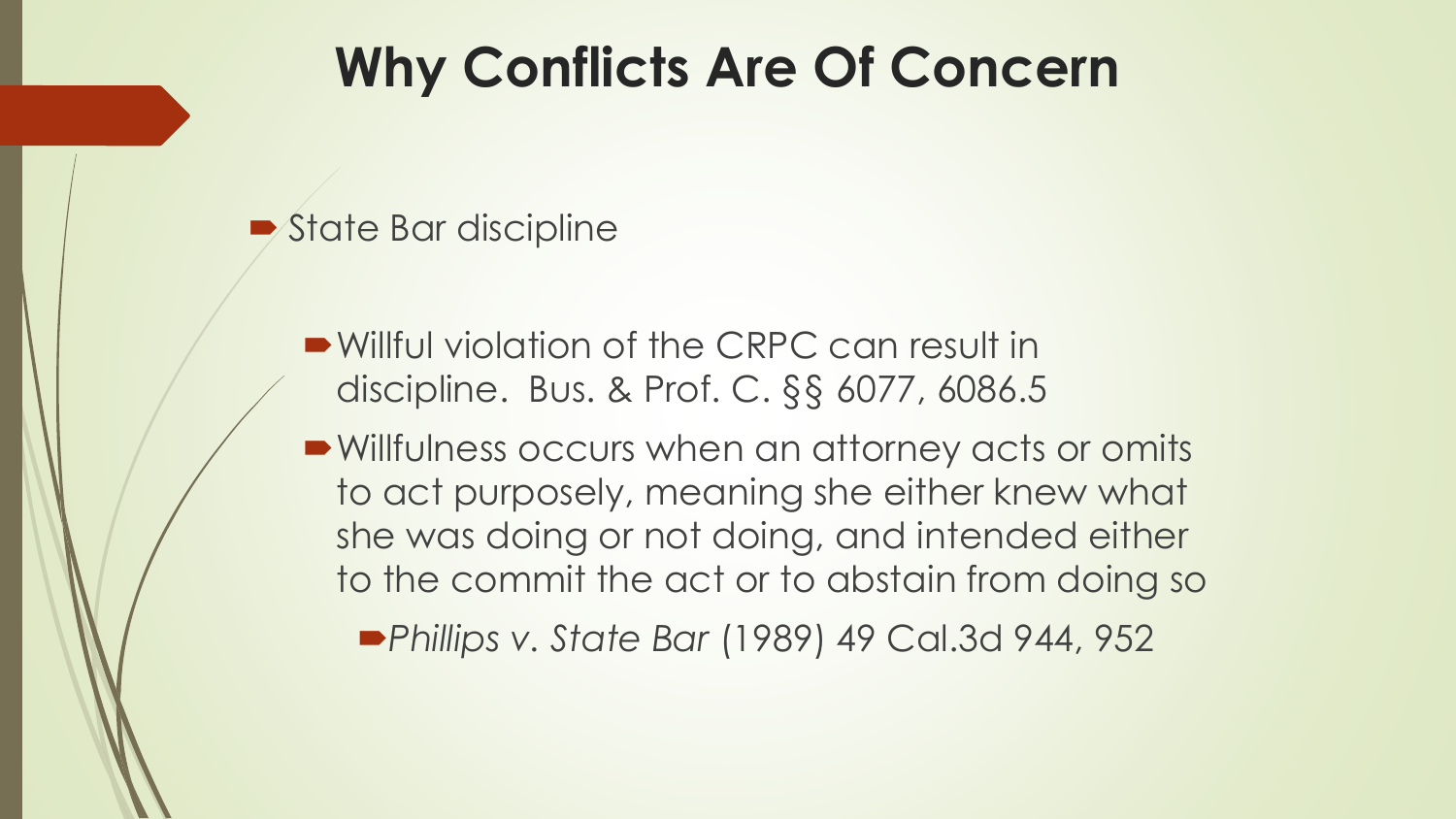### **CRPC 1.7: Conflict of Interest: Current Clients**

(a)A lawyer shall not, without informed written consent<sup>\*</sup> from each client and compliance with paragraph (d) represent a client if the representation is directly adverse to another client in the same or separate matter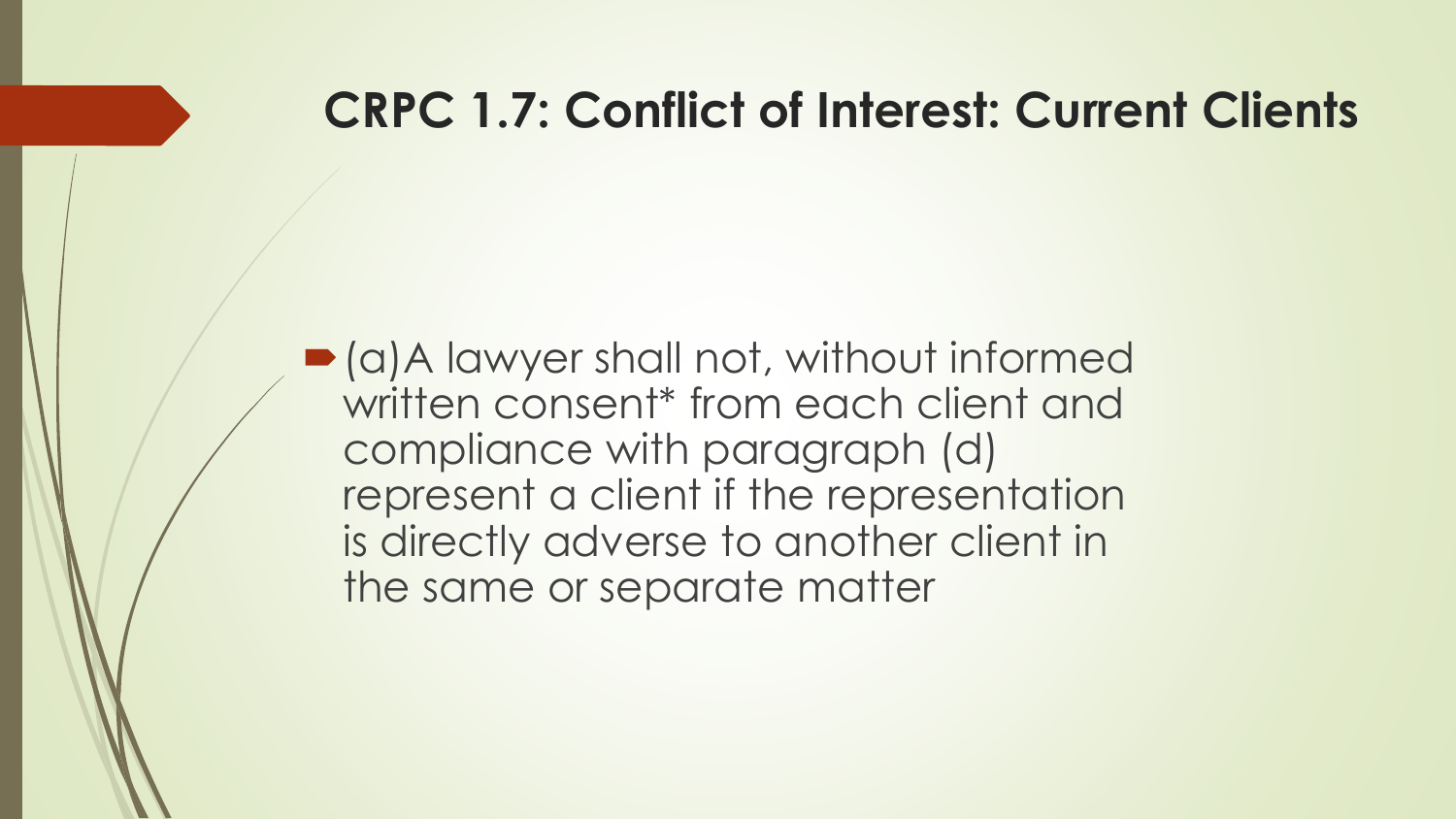### **CRPC 1.7: Conflict of Interest: Current Clients**

• (b) A lawyer shall not, without informed written consent\* from each affected client and compliance with paragraph (d), represent a client if there is a significant risk the lawyer's representation of the client will be materially limited by the responsibilities to or relationships with another client, a former client or a third person\*, or by the lawyer's own interests.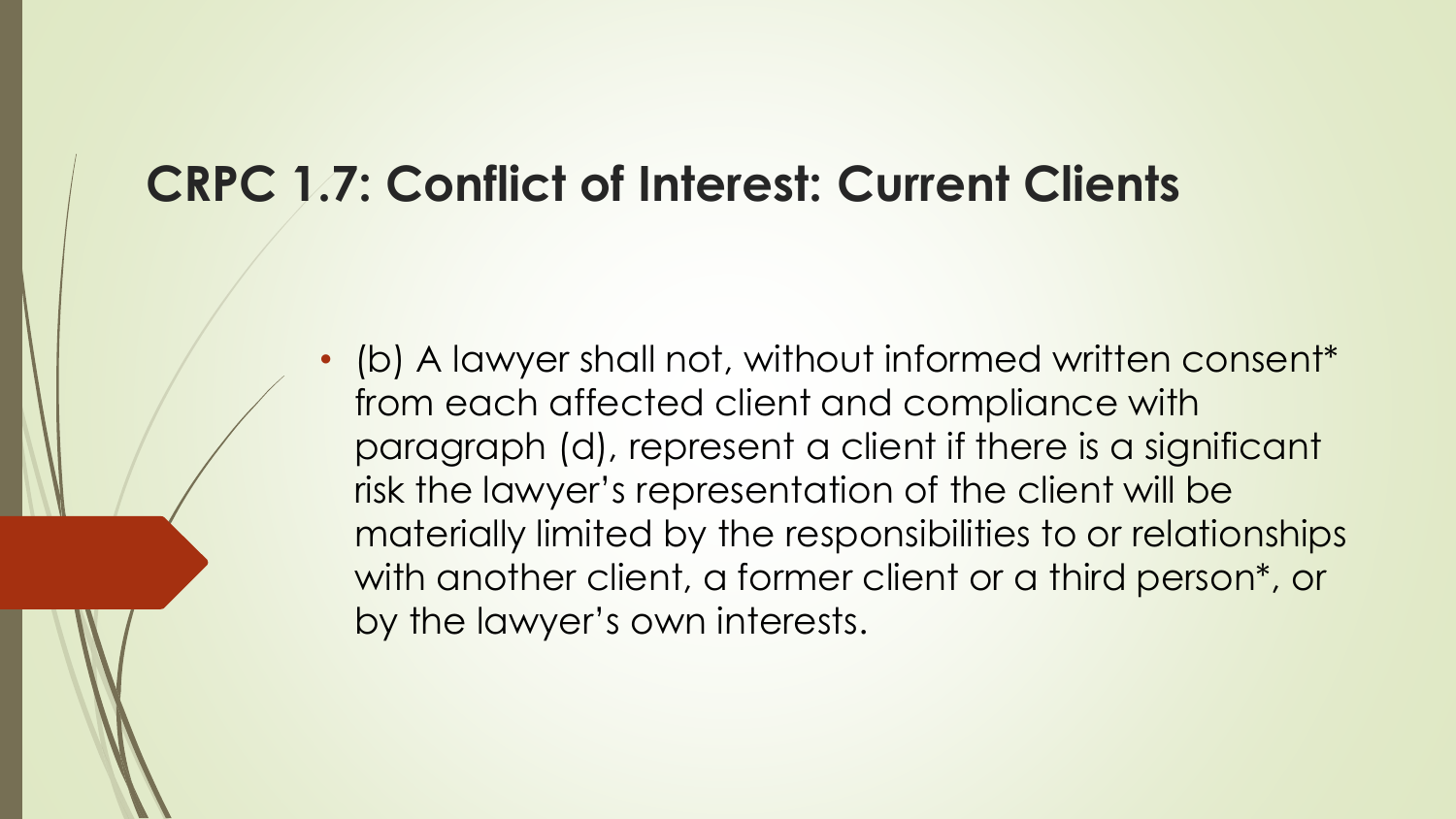### **CRPC 1.7: Conflict of Interest: Current Clients**

- (c) Even when a significant risk requiring a lawyer to comply with paragraph (b) is not present, a lawyer shall not represent a client without written\* disclosure of the relationship to the client and compliance with paragraph (d) where:
	- $\bullet$  (1) the lawyer has, or knows\* that another lawyer in the lawyer's firm\* has, a legal, business, financial, professional, or other personal relationship with or responsibility to a party or witness in the same matter; or
	- (2) the lawyer knows\* or reasonably should know\* that another party's lawyer is a spouse, parent, child, or sibling of the lawyer, lives with the lawyer or another lawyer in the lawyer's firm,\* or has an intimate personal relationship with the lawyer.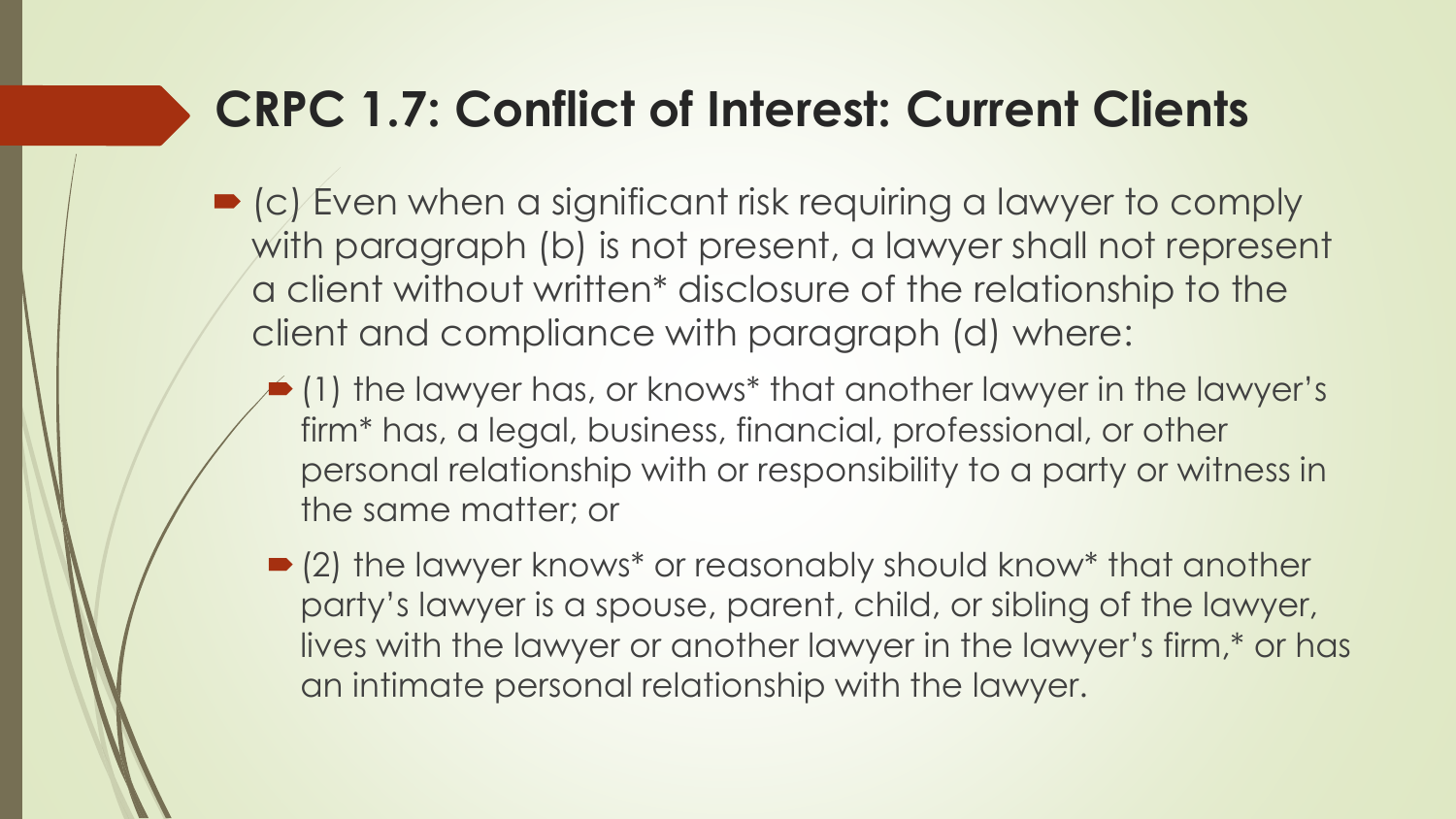## Client Consent

Is necessary to obtain client consent before utilizing a contract attorney for the client's matter??

The American Bar Association has stated in a formal opinion that the use of contract attorneys by a law practice is permissive and **does not require informed consent by the client**—as long as the contract lawyer is working under the direct supervision of a firm lawyer. ABA Ethics Opinion 88-356.

#### *And*…

Certain states (e.g.,New York and Illinois) have issued formal opinions within their respective bars that do require informed consent from clients.

#### *But*…

California – A law firm must inform the client that an outside contract lawyer is involved in the client's representation if the outside lawyer 's involvement is a *significant development.* 

*CRPC 1.4 (a)(3)*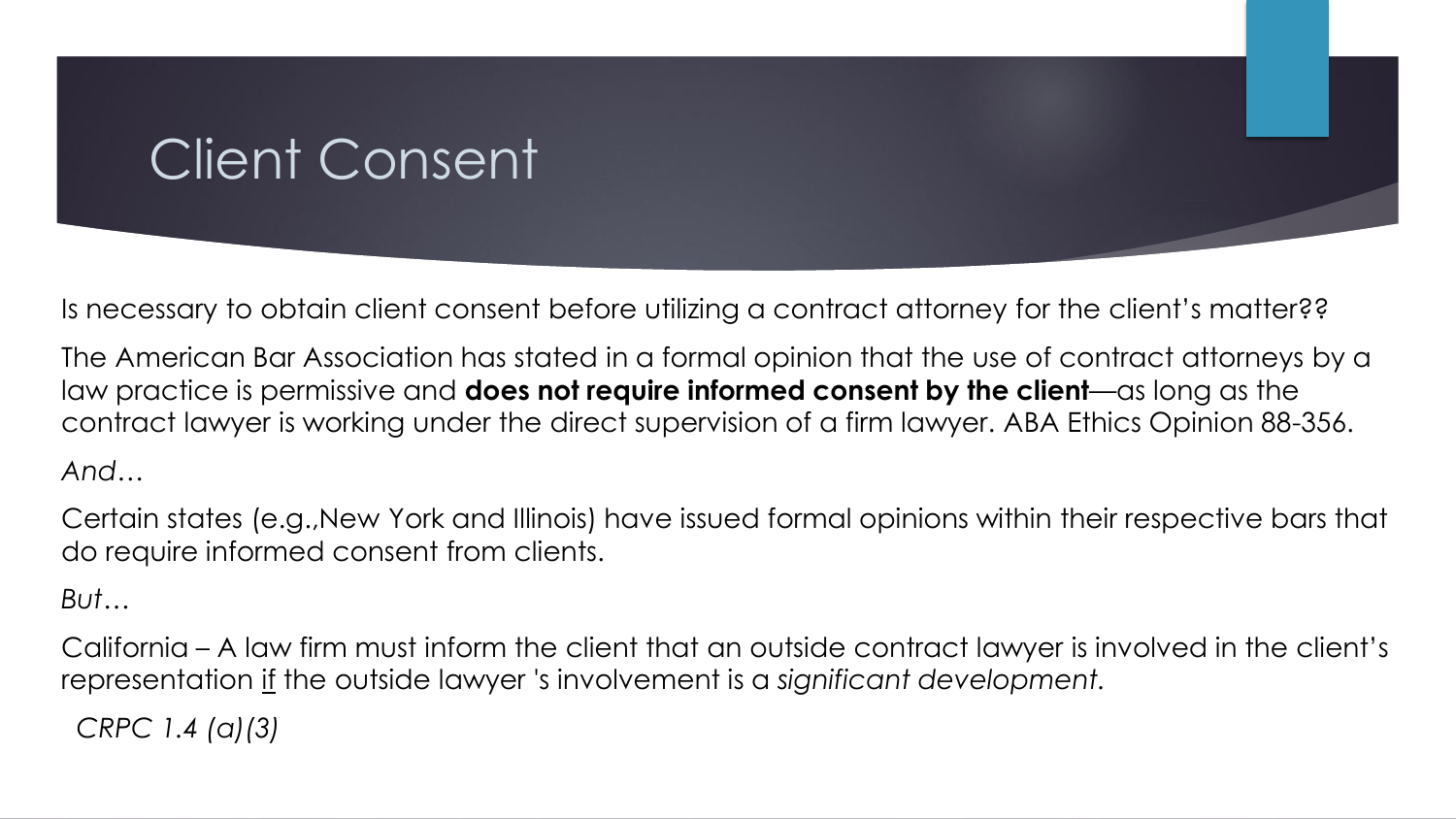### What is "informed written consent"?

- CRPC 1.0.1 Terminology defines all terms designated in the Rules with an asterisk ("\*")
	- (e) "Informed consent" means a person's\* agreement to a proposed course of conduct after the lawyer has communicated and explained (i) the relevant circumstances and (ii) the material risks, including any actual and reasonably\* foreseeable adverse consequences of the proposed course of conduct.
	- (g-1)"Person" has the meaning stated in Evidence Code 175.
		- Evidence Code section 175:"Person" includes a natural person, firm, association, organization, partnership, business trust, corporation, limited liability company, or public entity.")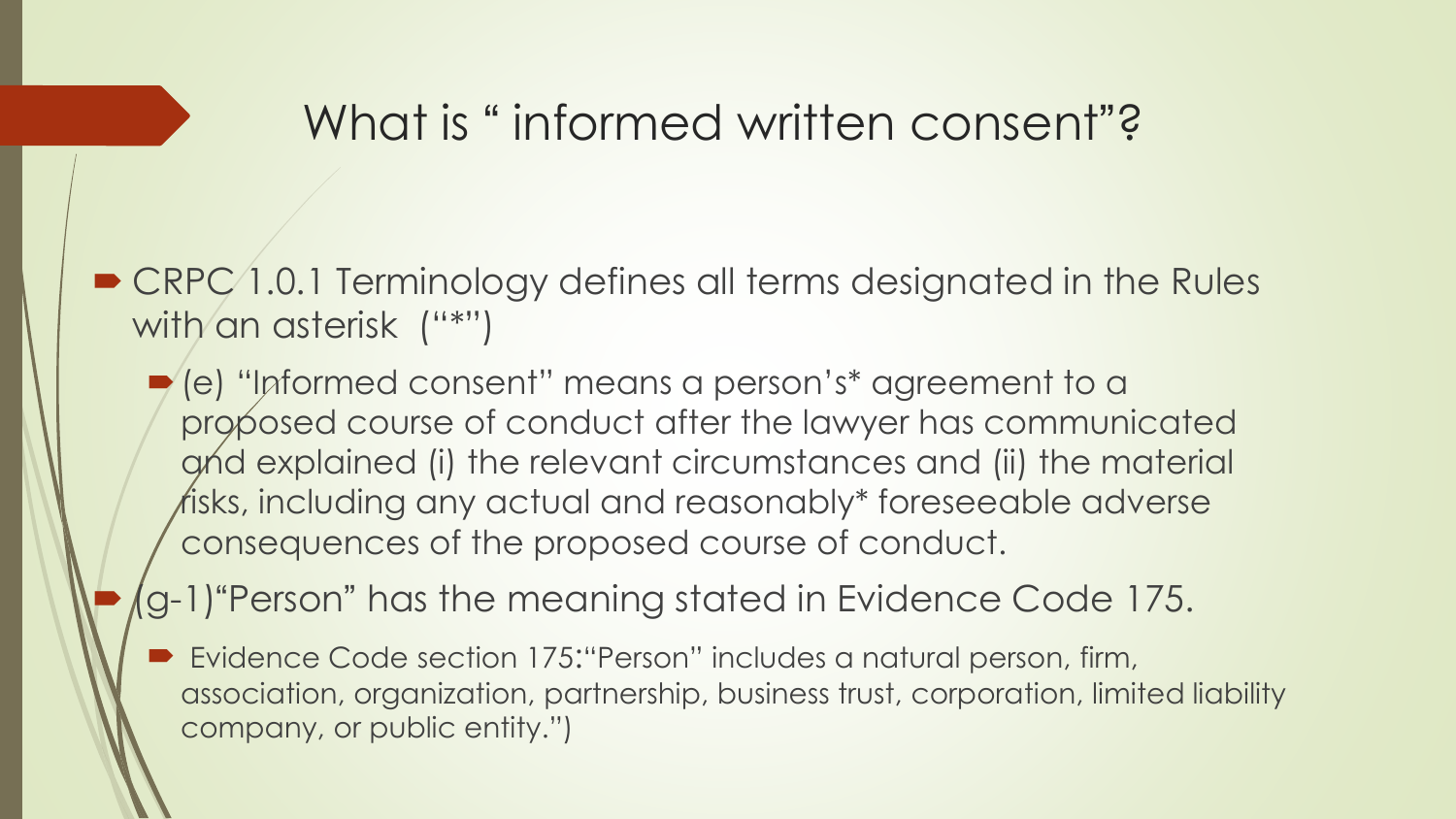# What is "informed written consent"?

- $\triangleright$  CRPC 1.0.1:
- (e-1) " 'Informed written consent' means that the disclosures and the consent required by paragraph (e) must be in writing.\*"
- (n) " 'Writing' or 'written' has the meaning stated in Evidence Code section 250. A 'signed' writing includes an electronic sound, symbol, or process attached to or logically associated with a writing and executed, inserted, or adopted by or at the direction of a person\* with the intent to sign the writing."
- Evidence Code section 250: "Writing" means handwriting, typewriting, printing, photostating, photographing, photocopying, transmitting by electronic mail or facsimile, and every other means of recording upon any tangible thing, any form of communication or representation, including letters, words, pictures, sounds, or symbols, or combinations thereof, and any record thereby created, regardless of the manner in which the record has been stored.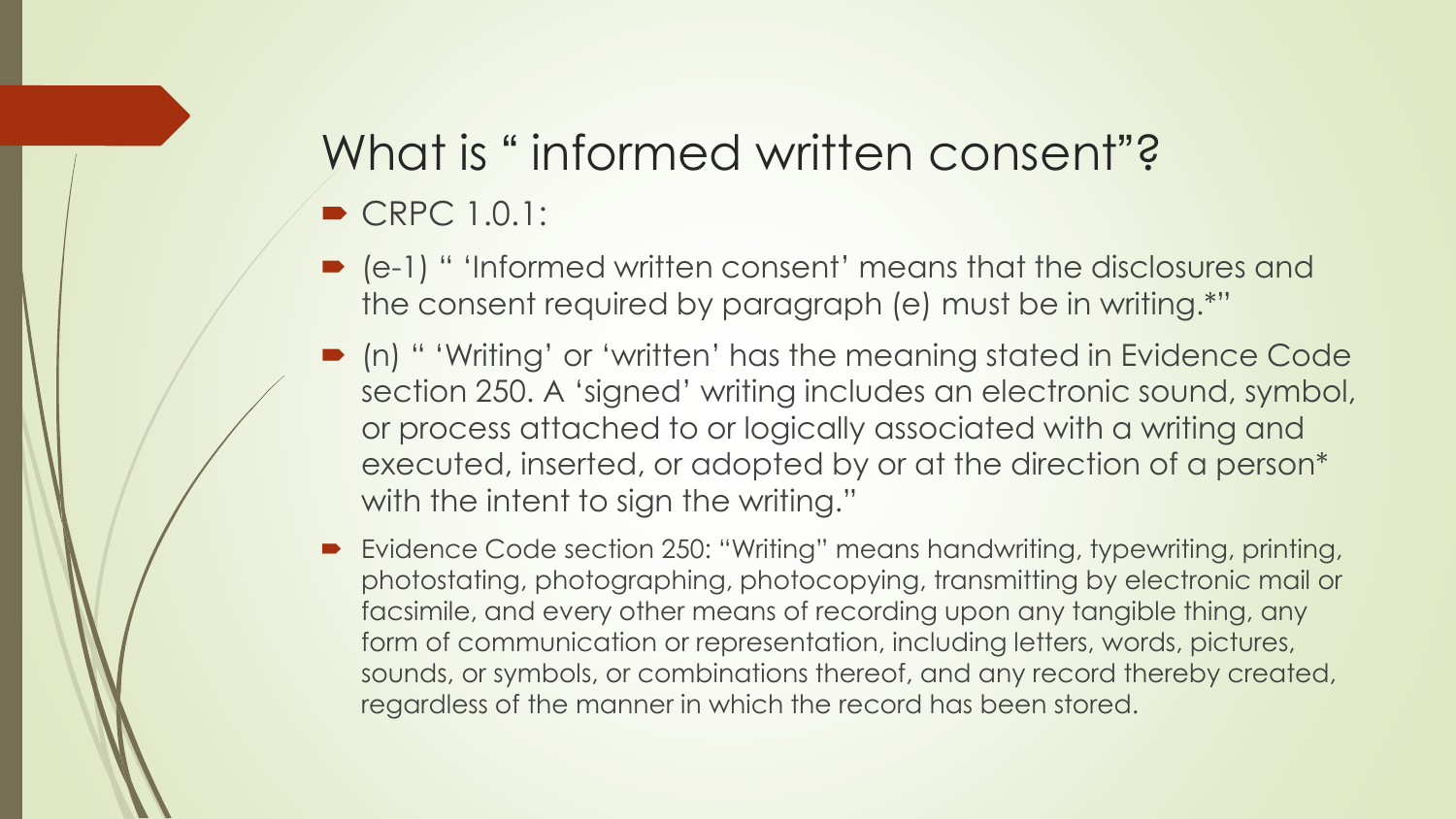## Confidentiality

Because of the temporary relationship between the hiring law firm and the contract attorney, issues of confidentiality can arise.

Though the contract attorney owes the same duty of confidentiality, because they may work for other clients while contracting with a particular law practice, issue may be less clear.

How to control the risk:

- Include of a detailed confidentiality provision in the Contract Attorney Engagement Agreement
- Incorporate a thorough conflicts check procedure for each matter on which the Contract Attorney will work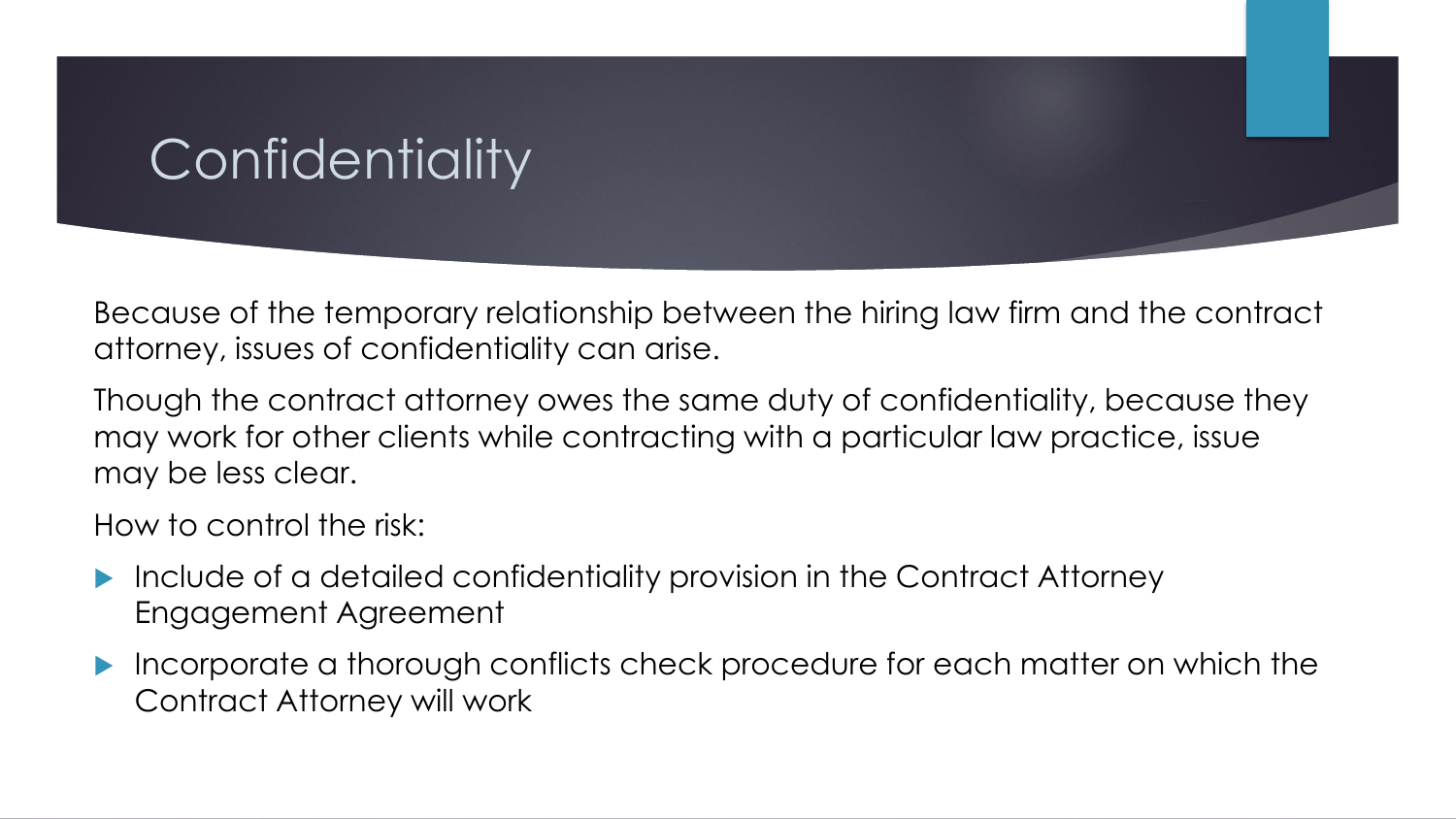### Supervision

Best practices must be used in the process of training and supervising contract attorneys to ensure accuracy, ethical propriety, and efficiency.

- ABA Model Rule 5.1(b) requires a lawyer with direct supervisory control over another lawyer to make reasonable efforts to ensure that the latter attorney conforms to the Rules of Professional Conduct.
- CRPC 1.1: "A lawyer shall not intentionally, recklessly, with gross negligence, or repeatedly fail to perform legal services with competence."
	- $\blacktriangleright$  "The duties set forth in rule [CRPC 1.1] include the duty to supervise the work of subordinate attorney and non-attorney employees or agents." Ca Bar Form. Op. 2004-165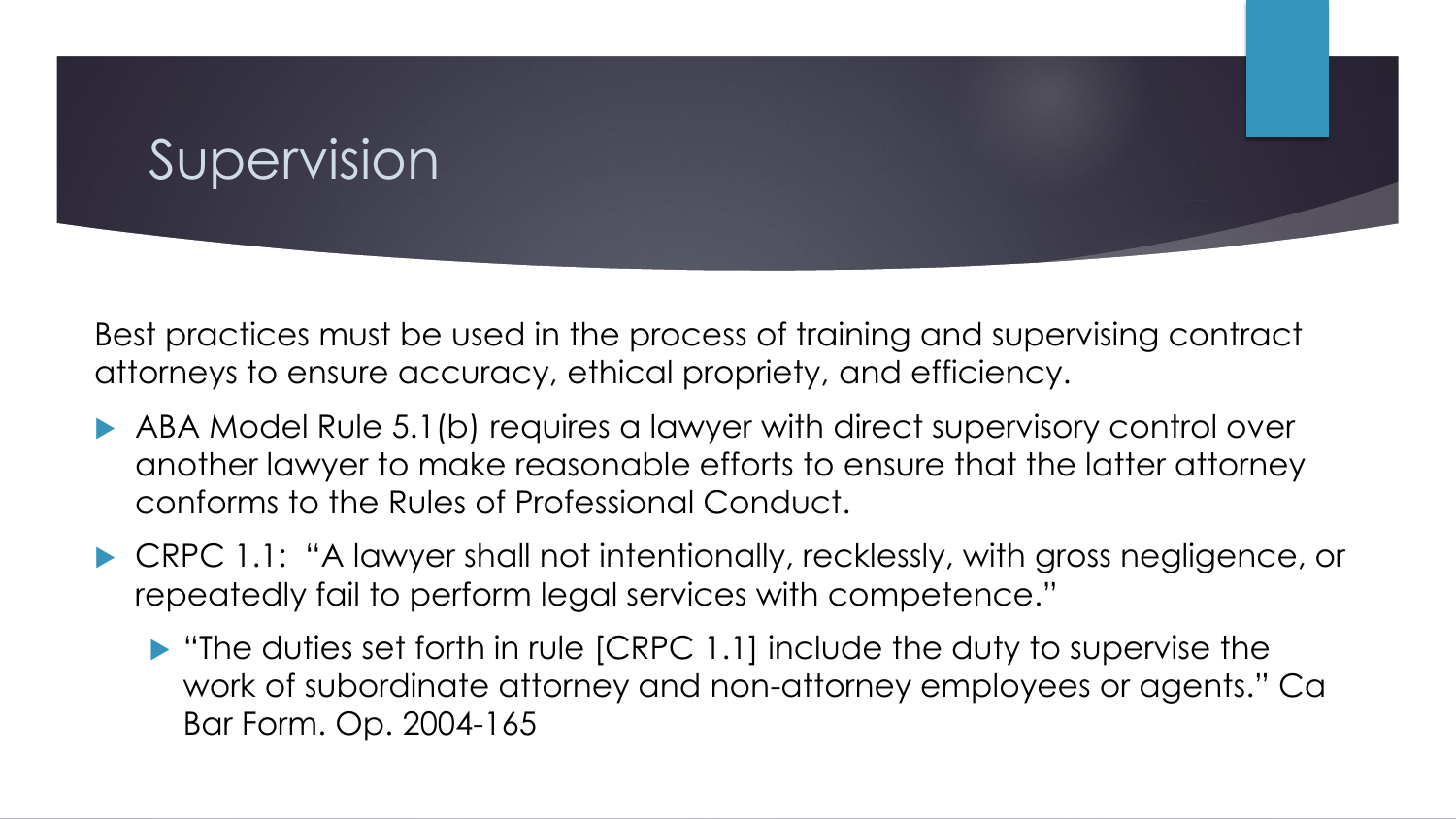## C-RPC 5.1-Responsibilities of Managerial and Supervisory Attorneys

- (a) A lawyer who individually or together with other lawyers possesses managerial authority in a law firm,\* **shall make reasonable\* efforts to ensure that the firm\* has in effect measures giving reasonable\* assurance that all lawyers in the firm\* comply with these rules and the State Bar Act.**
- (b) A lawyer having **direct supervisory authority** over another lawyer, **whether or not a member or employee of the same law firm,\*** shall make reasonable\* efforts to ensure that the other lawyer complies with these rules and the State Bar Act.
- (c) A lawyer **shall be responsible for another lawyer's violation of these rules and the State Bar Act if:** 
	- $\blacktriangleright$  (1) the lawyer orders or, with knowledge of the relevant facts and of the specific conduct, ratifies the conduct involved; **or**
	- (2) the lawyer, individually or together with other lawyers, **possesses managerial authority** in the law firm\* in which the other lawyer practices, **or has direct supervisory authority** over the other lawyer, whether or not a member or employee of the same law firm,\* **and knows\* of the conduct at a time when its consequences can be avoided or mitigated but fails to take reasonable\* remedial action.**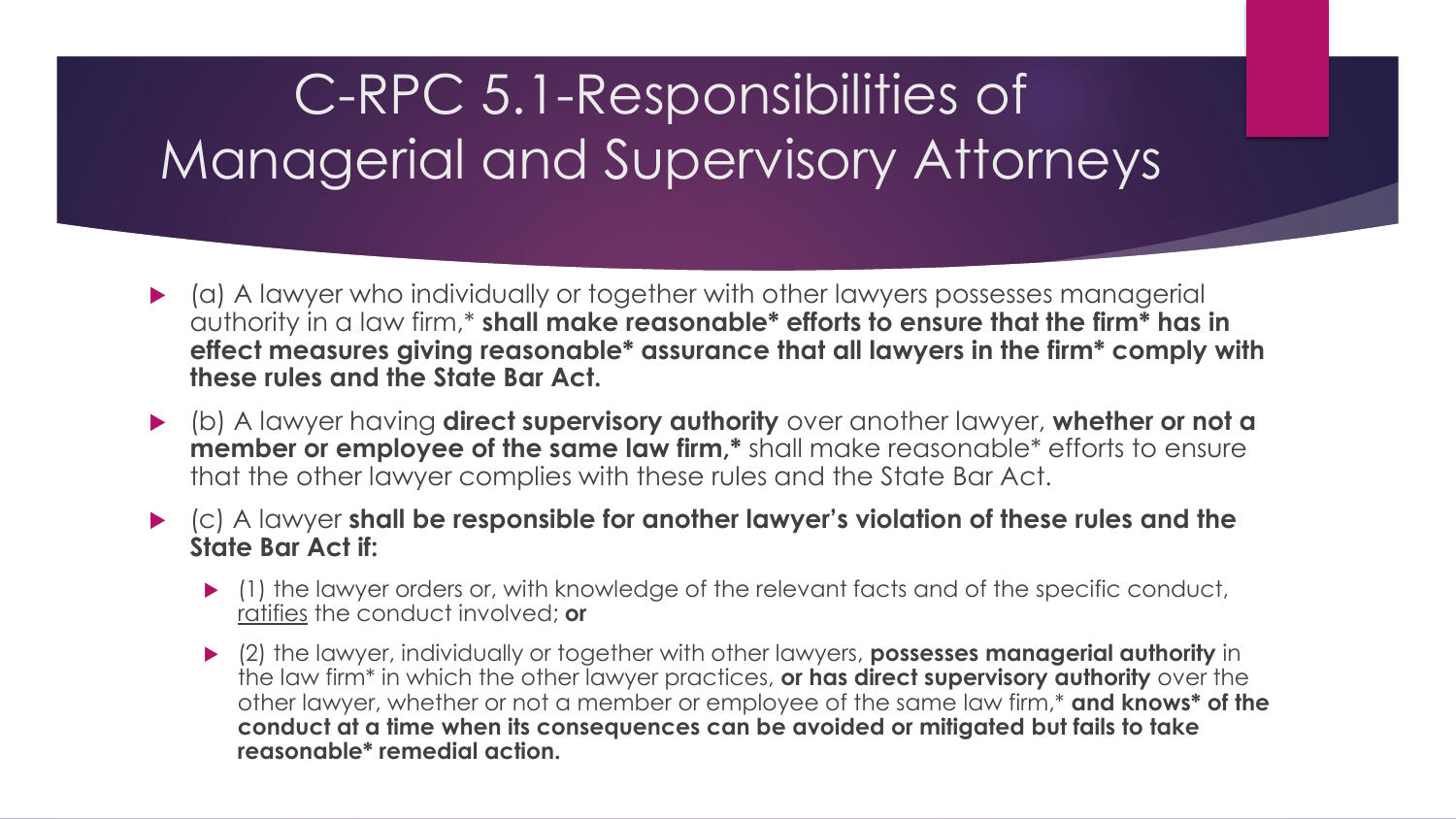## RPC 5.1 Imposes independent basis for discipline, not "vicarious responsibility"

#### ▶ Comment [8] to this rule states:

"Paragraphs (a), (b), and (c) create **independent bases for discipline**. This rule does not impose vicarious responsibility on a lawyer for the acts of another lawyer who is in or outside the law firm.\* Apart from paragraph (c) of this rule and rule 8.4(a), a lawyer does not have disciplinary liability for the conduct of a partner,\* associate, or subordinate lawyer. The question of whether a lawyer can be liable civilly or criminally for another lawyer's conduct is beyond the scope of these rules."

Notably, there is NO prior rule that correlates to current rules 5.1, 5.2 or 5.3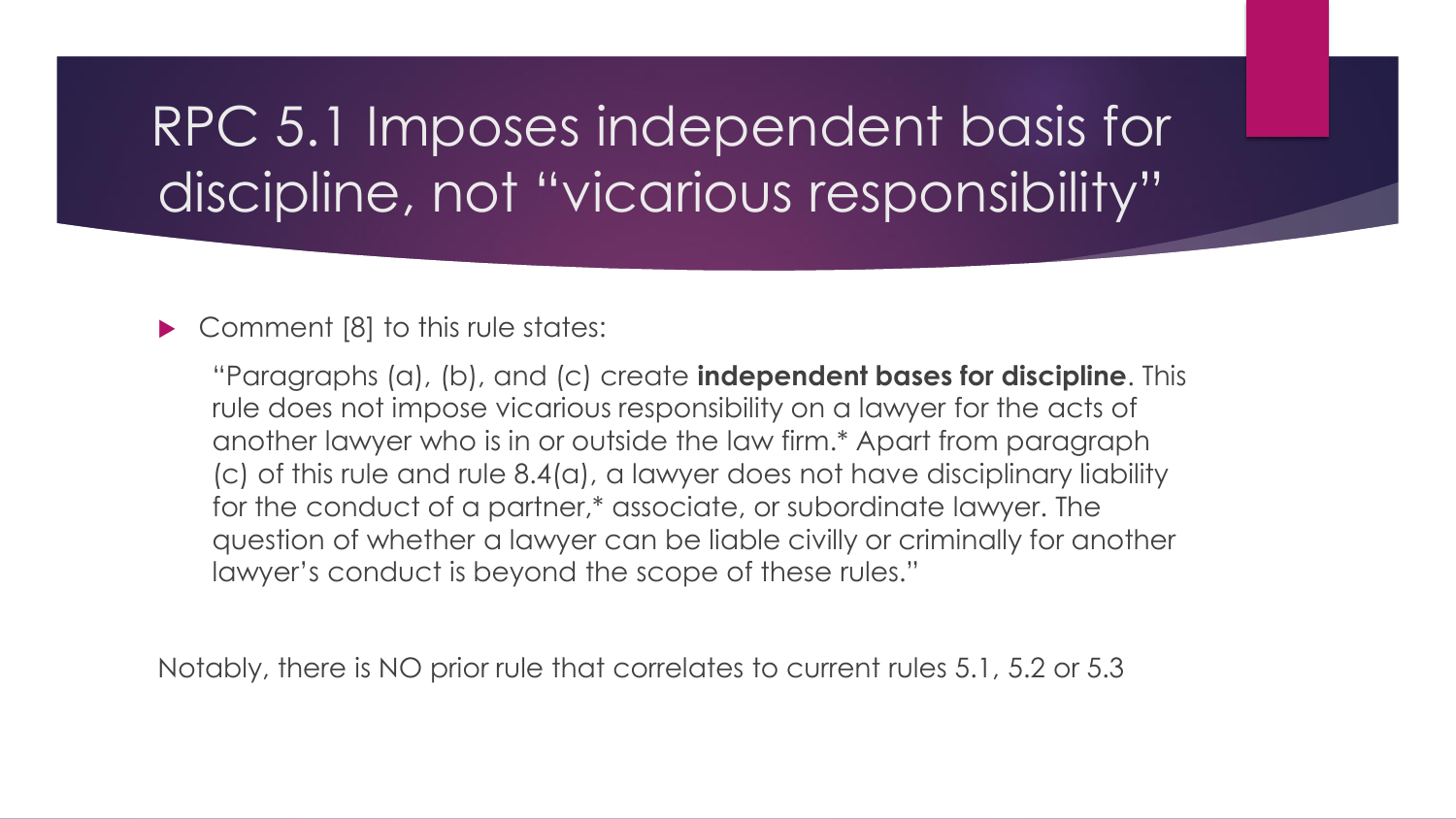## C-RCP 5.3 – Responsibilities Regarding Non-lawyer Assistants

- With respect to a non-lawyer employed or retained by or associated with a lawyer:
- (a) a lawyer who individually or together with other lawyers possesses managerial authority in a law firm,\* shall make reasonable\* efforts to ensure that the firm\* has in effect measures giving reasonable\* assurance that the non-lawyer's conduct is compatible with the professional obligations of the lawyer;
- (b) a lawyer having direct supervisory authority over the non-lawyer, whether or not an employee of the same law firm,\* shall make reasonable\* efforts to ensure that the person's\* conduct is compatible with the professional obligations of the lawyer; **and**
- (c) a lawyer shall be responsible for conduct of such a person\* that would be a violation of these rules or the State Bar Act if engaged in by a lawyer if:
	- $\blacktriangleright$  (1) the lawyer orders or, with knowledge of the relevant facts and of the specific conduct, ratifies the conduct involved; **or**
	- (2) the lawyer, individually or together with other lawyers, possesses managerial authority in the law firm\* in which the person\* is employed, or has direct supervisory authority over the person,\* whether or not an employee of the same law firm,\* and knows\* of the conduct at a time when its consequences can be avoided or mitigated but fails to take reasonable\* remedial action.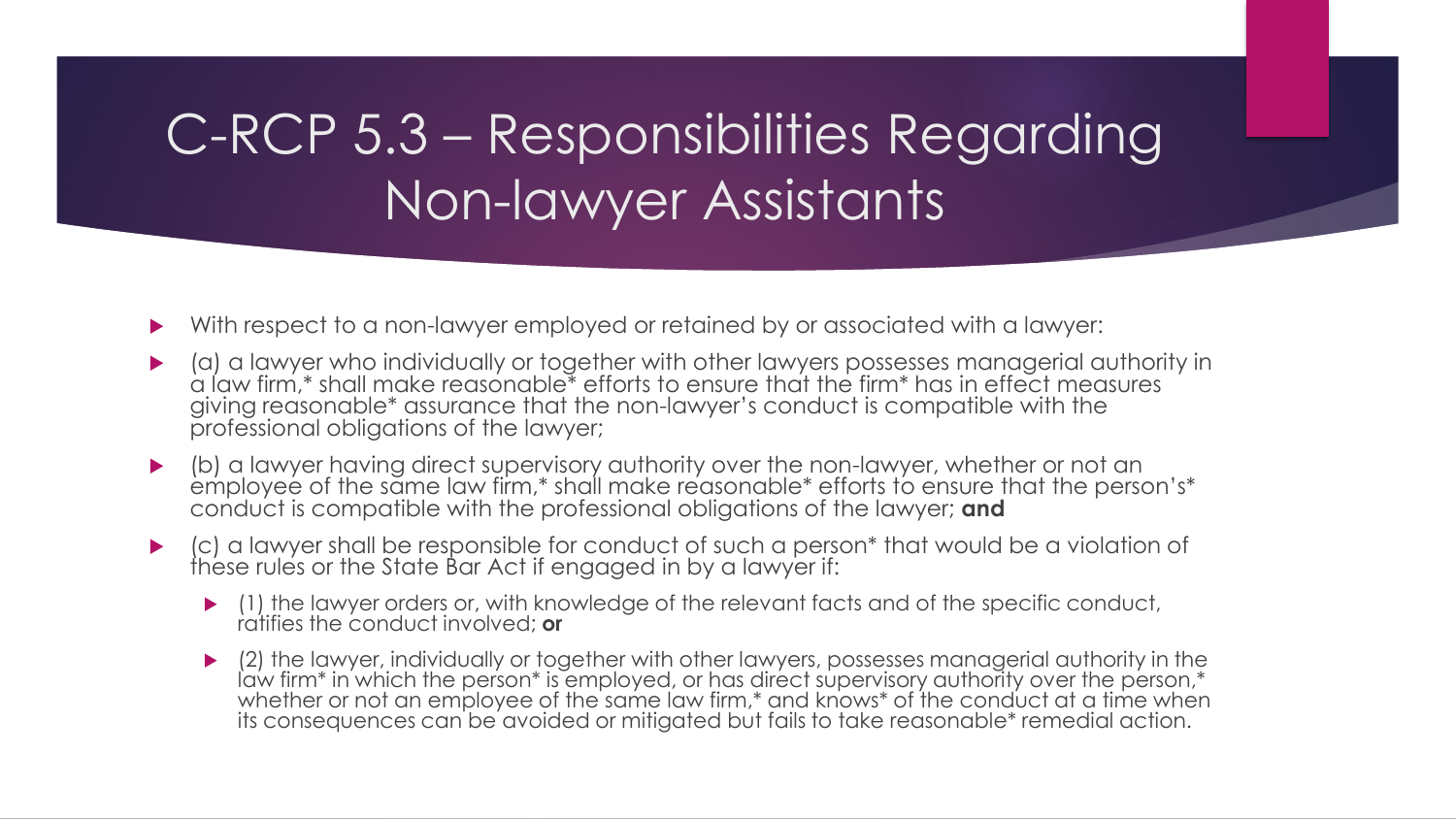### Who is considered to be a "nonlawyer" for purposes of the Rule?

Any personnel used by lawyers in their practices, including secretaries, investigators, law student interns, and paraprofessionals. It does not matter whether or not the non-lawyers are employees or independent contractors. If the assistant acts within the lawyer's direct supervisory authority, a lawyer is charged with providing assistants with appropriate instruction and supervision concerning all ethical aspects of their employment. The measures used in instructing and supervising any such non-lawyers has to take into account the fact that such persons may not have legal training.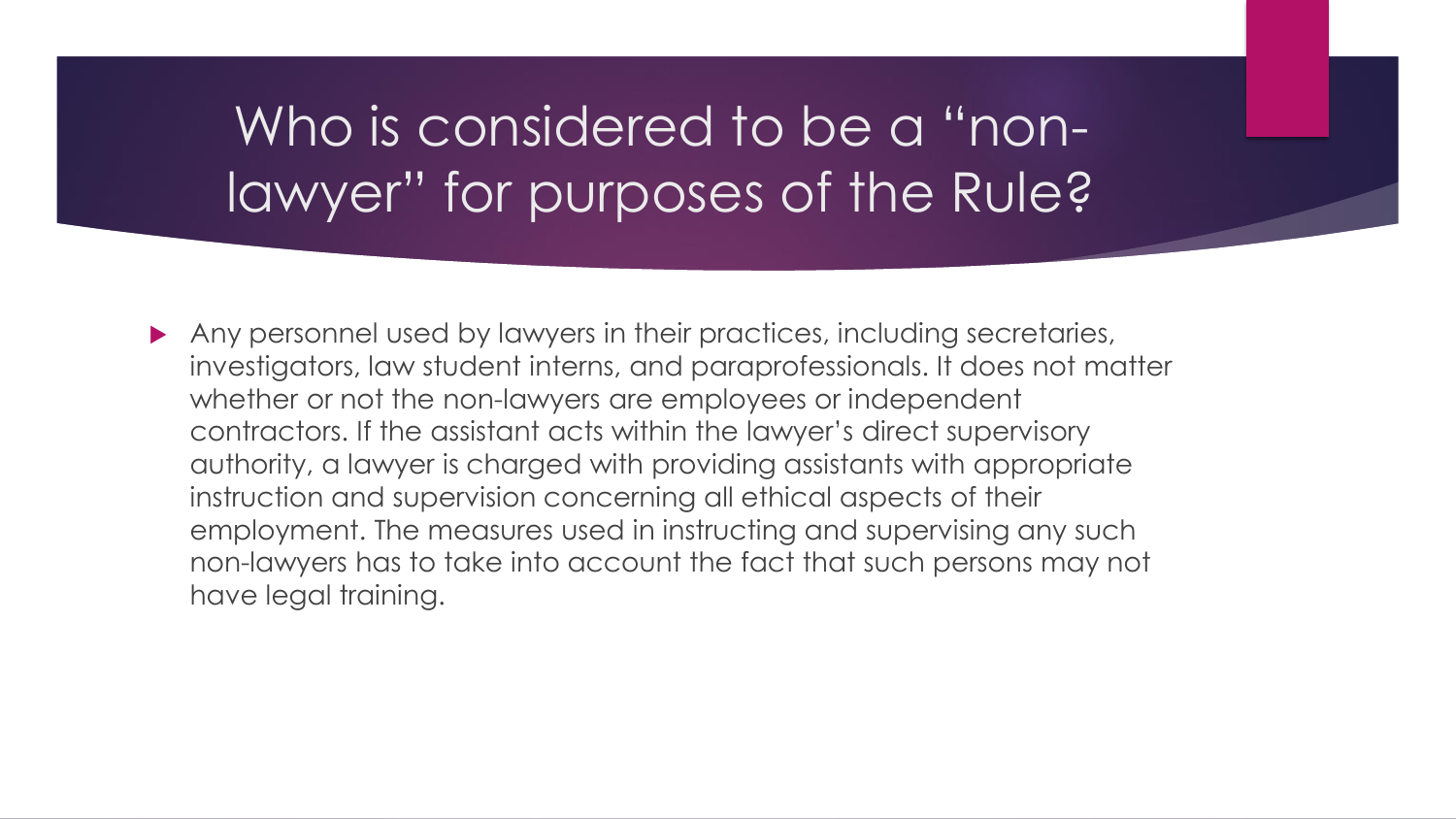### Malpractice Insurance

All attorneys can face malpractice claims and should have (or consider) professional liability insurance

**How that coverage will be provided** for a contract attorney is something that **should be addressed by the hiring firm and contract attorney at the outset of the arrangement and documented in a written agreement**.

Firms hiring contract attorneys should check with its insurance carrier about coverage for specific situations and whether a contract attorney should be added as a named insured under the policy.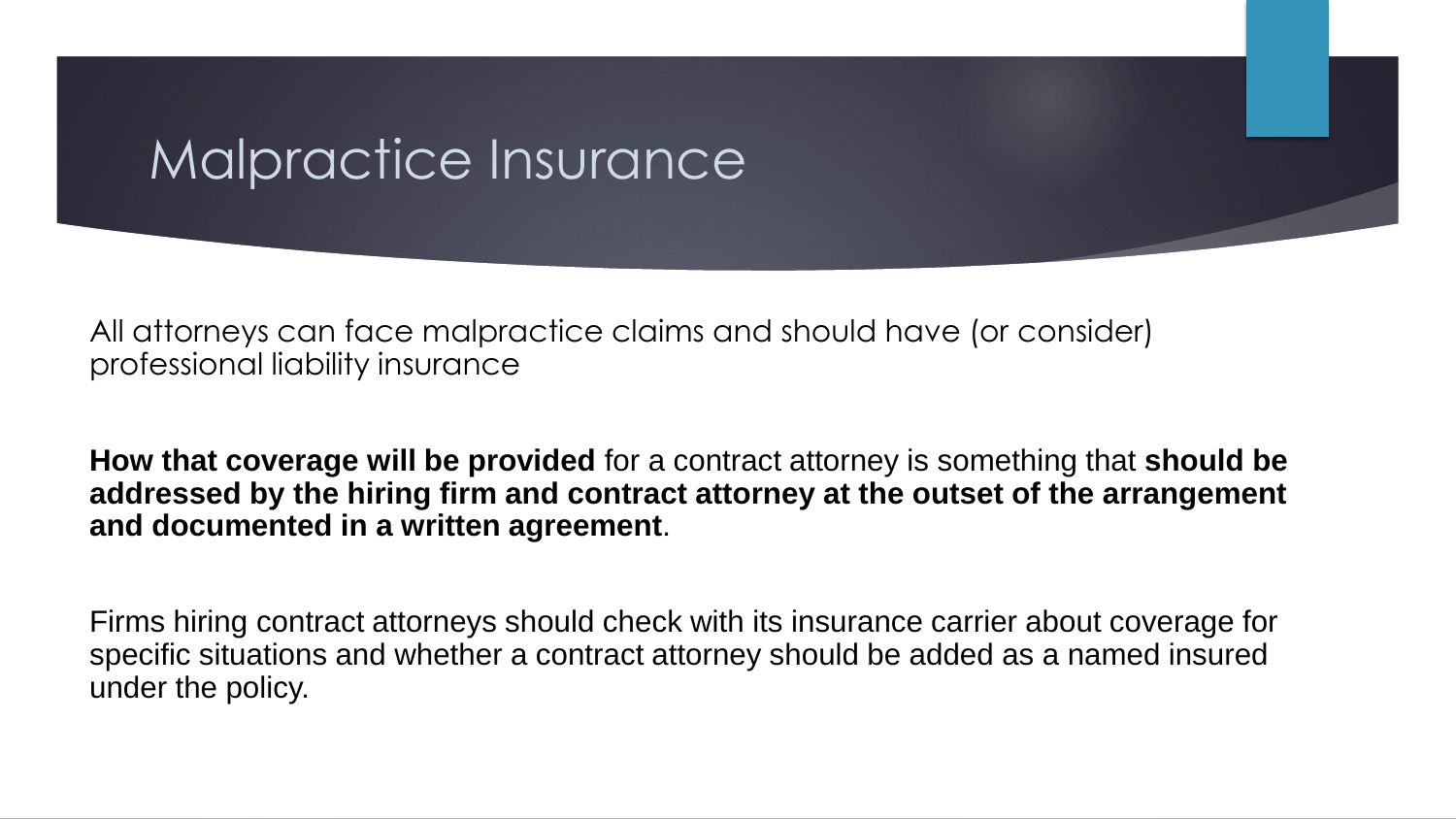### AVOIDING MALPRACTICE

#### **CRPC 1.4.2 - Disclosure of Professional Liability Insurance**

■ In a "nutshell" 1.4.2 requires you to inform your client in writing at the time of the engagement that you don't have malpractice insurance. If you subsequently during the engagement become uninsured, you must tell the client within 30 days.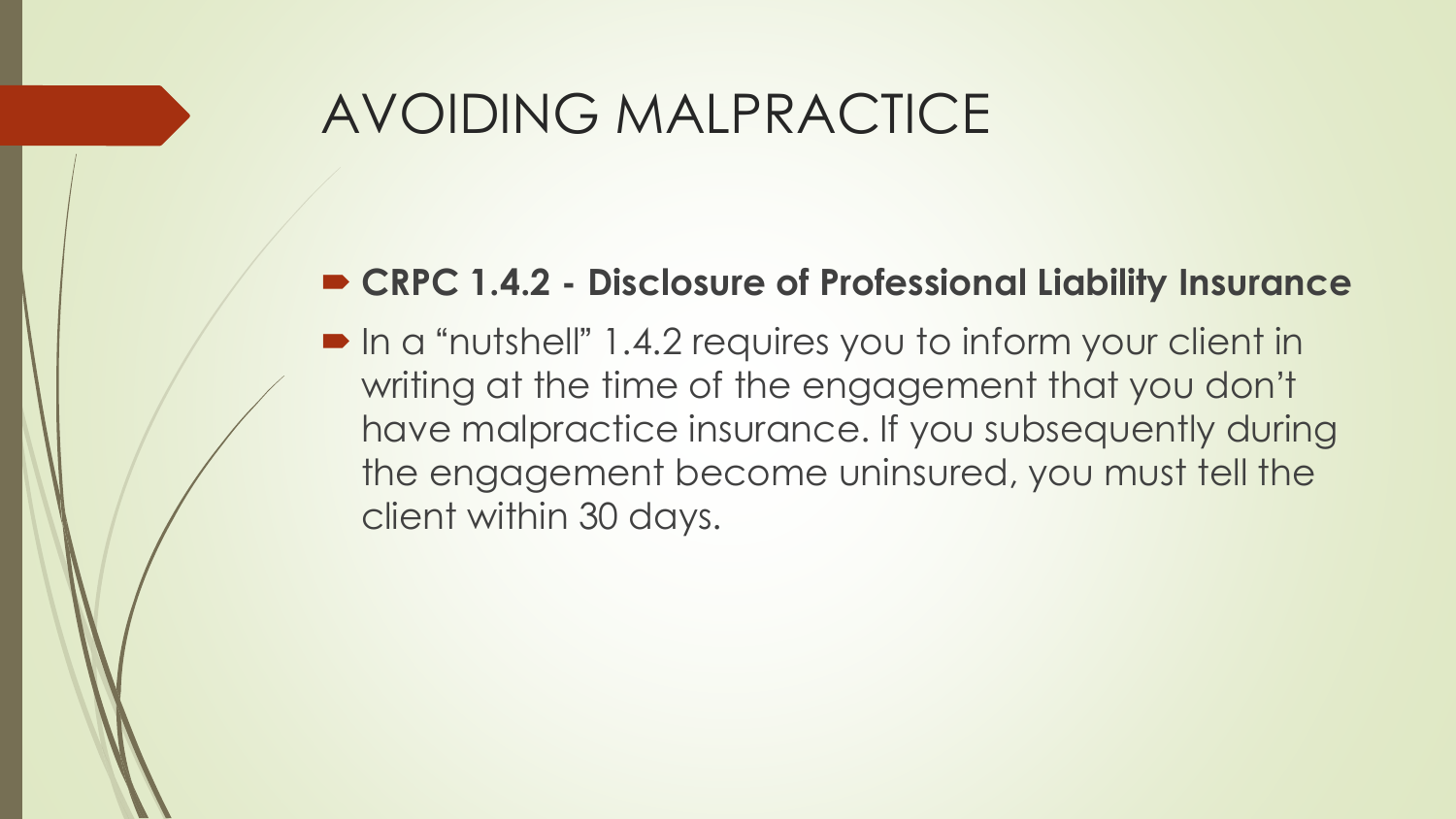### Resources

- Access current Rules of Professional Conduct, State Bar Act, and Ethics Opinions by going to the State Bar of California's website : [www.calbar.ca.gov](http://www.calbar.ca.gov/)
- COPRAC opinions are not binding authority but provide good guidance on most ethical questions
- Members of COPRAC committee listed on State Bar website will usually provide ethics guidance as part of their own practices and can be tapped for support
- **Professional Responsibility lawyers from all States are listed on the** Association of Professional Responsibility Lawyers website: [https://aprl.net](https://aprl.net/)
- County Bar and State Bar ethics hotlines free and accessible to members
- County Bar Ethics opinions also available to members by searching County Bar website
- San Diego County Bar Association publications "Ethics in Brief", "For the Record", and "Legal Ethics Quarterly" can be accessed on SDCBA website for general legal ethics guidance